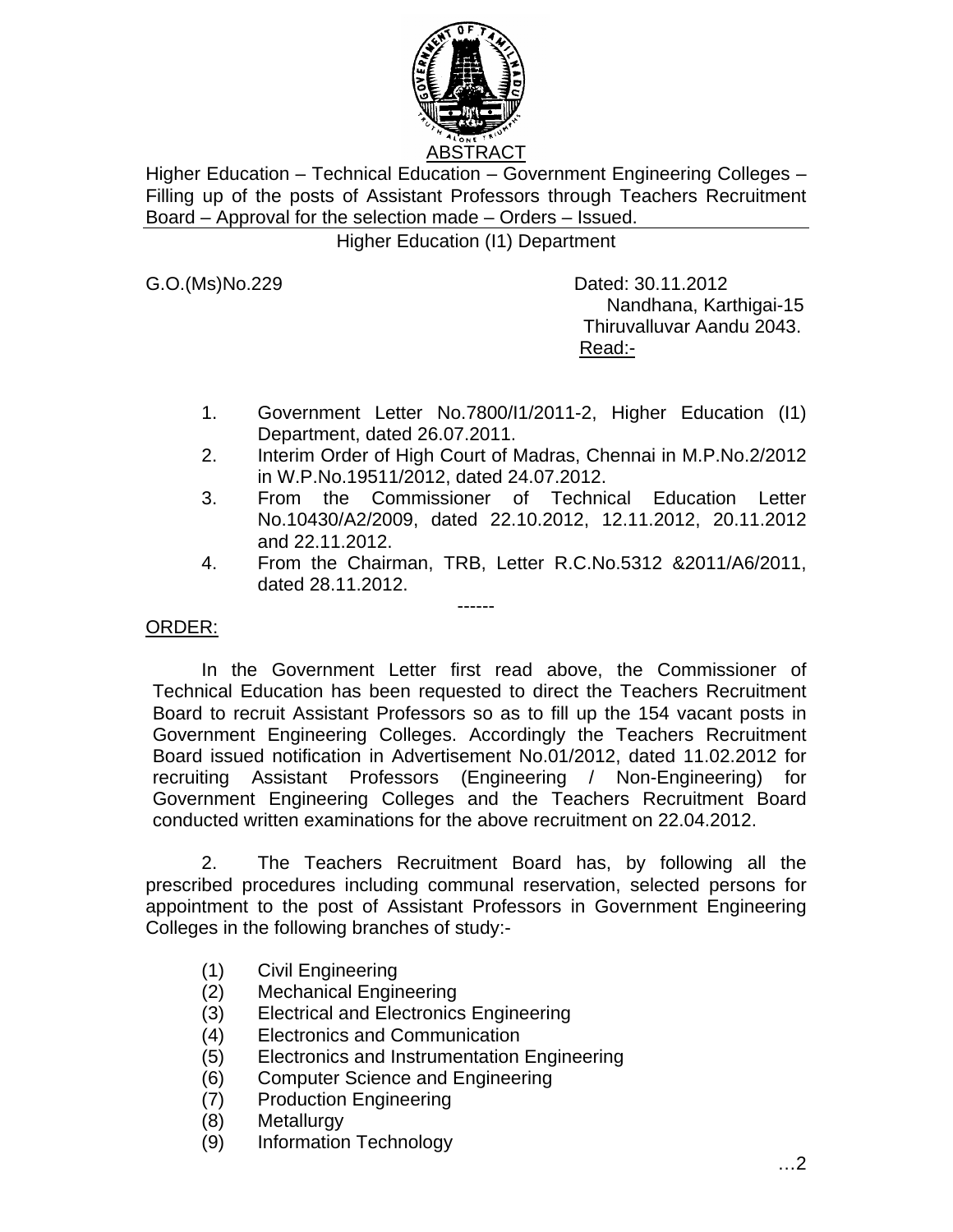- (10) Industrial Bio-Technology
- (11) English
- (12) Mathematics
- (13) Physics
- (14) Chemistry

 3. The Government after careful examination, direct that temporary selection of 151 candidates annexed to this order, in respect of filling up of vacant posts in Government Engineering Colleges be approved, subject to the outcome of the final orders in W.P.No.19511 of 2012 filed by Thiru D.Joseph Jayakumar. The Government further direct the Commissioner of Technical Education to issue appointment and posting orders to the 151 approved candidates subject to any orders that may be passed by the Hon'ble High Court.

 5. The Commissioner of Technical Education is directed to take necessary further action in the matter immediately.

(By order of the Governor)

#### T.S.SRIDHAR, ADDITIONAL CHIEF SECRETARY TO GOVERNMENT.

To

The Commissioner of Technical Education, Chennai-25.

The Chairman, Teachers Recruitment Board, Chennai-6.

The Accountant General, Chennai-18.

The Pay and Accounts Officer (South), Chennai-35.

The Pay and Accounts Officer, Madurai.

The Treasury Officers Concerned.

Copy to:

The Special P.A. to Minister (Higher Education), Chennai-9.

The P.S. to Additional Chief Secretary to Government,

Higher Education Department, Chennai-9.

Stock file / Spare Copy.

//Forwarded by Order//

A. Fustman 30/11/2012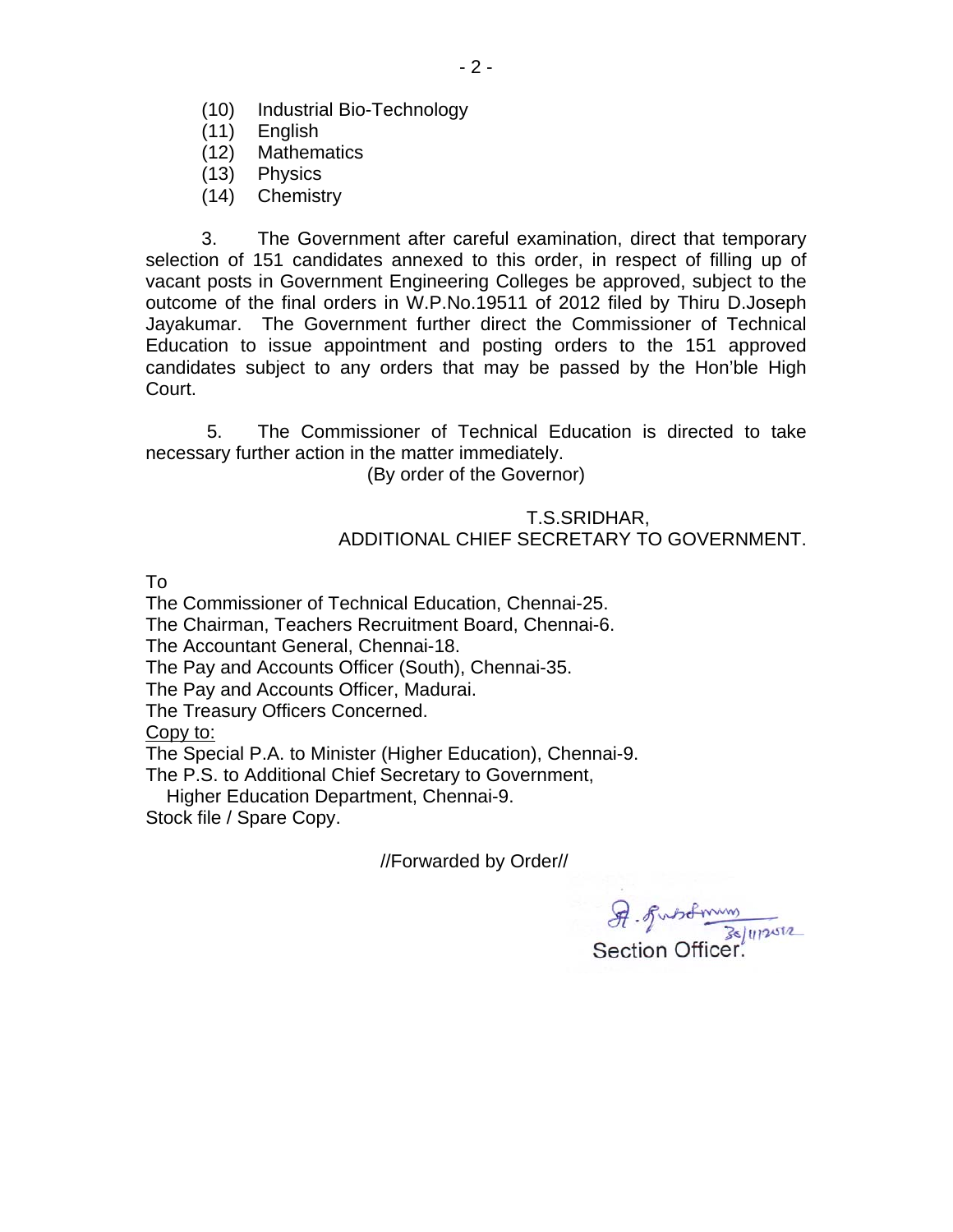### ANNEXURE

G.O.(Ms) No.229, Higher Education (I-1) Department, dated 30.11.2012.

### ENGINEERING SUBJECTS

### (1) CIVIL ENGINEERING

| SL.NO.         | ROLL NO      | NAME & ADDRESS                                                                                                                                                    | <b>TURN</b> |
|----------------|--------------|-------------------------------------------------------------------------------------------------------------------------------------------------------------------|-------------|
| 1              | 12EG01290215 | DHARANIDHARAN.A.<br>14A, PONNUSAMY STREET,<br>PANRUTI,<br><b>CUDDALORE DISTRICT.</b><br>PINCODE - 607 106.                                                        | GT          |
| 2              | 12EG01290023 | RAMYADEVI.A.<br>245/D, THIRUNAVUKKARASU<br>NAGAR,<br>VINAYAGAPURAM (P.O),<br>ATTUR (T.K),<br>SALEM (D.T)<br>PINCODE - 636 102.                                    | <b>SCAW</b> |
| 3              | 12EG01290222 | MURUGESAN.T.<br>S/O KUMUTHA THANGAVEL,<br><b>ELATHUR VILLAGE,</b><br>NADUPPATTI (POST),<br><b>OMALUR (TALUK),</b><br><b>SALEM DISTRICT.</b><br>PINCODE - 636 351. | <b>MG</b>   |
| $\overline{4}$ | 12EG01130003 | SATHEESKUMAR.V.<br>3/189, NERINGIPATTY,<br><b>SAMINAICKANPATTY</b><br>(POST),<br>OMALUR (T.K),<br><b>SALEM DISTRICT.</b><br>PINCODE-636 011                       | <b>BG</b>   |
| 5.             | 12EG01290061 | RAVATHI.M.C.<br>D2, PADMAVATHI<br>APARTMENTS,<br><b>GANGA NAIDU STREET,</b><br>VELANDIPALAYAM,<br>COIMBATORE.<br>PINCODE - 641 025.                               | GW          |
| 6              | 12EG01260014 | VIDYASAGAR.D.V<br>S/O VIJAYSKUMAR .D.K.<br>NO:30, BATHMAVATHY<br>NAGAR, CHITTERI ROAD,<br><b>VELLORE</b><br>PINCODE - 632 002.                                    | SG          |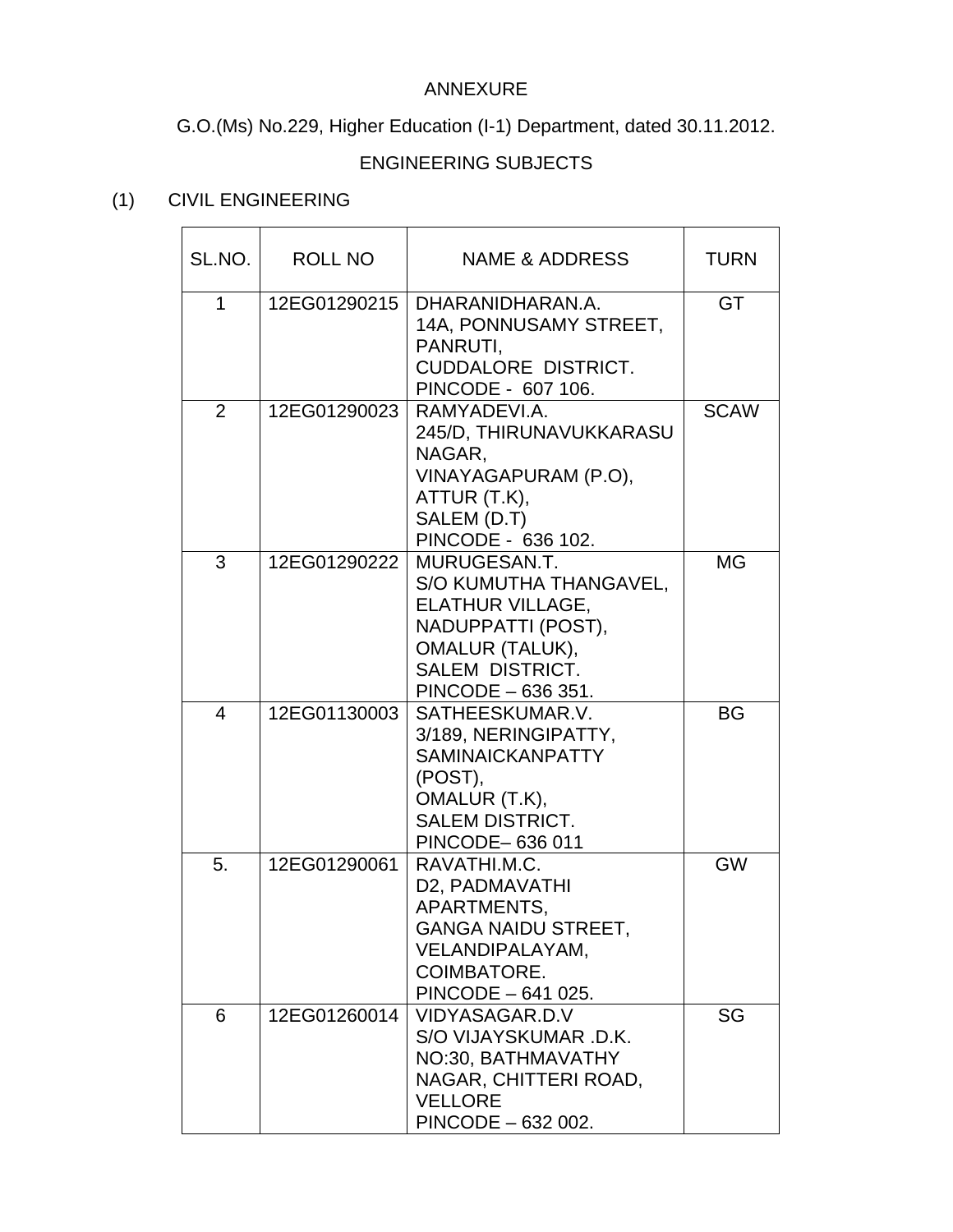| 7  | 12EG01260018 | PRASHANTHINI.K.<br><b>NO: 46/68, II CROSS</b><br>STREET,<br>DEVI NAGAR,<br>ARCOT,<br>PINCODE -632 503                                                        | <b>MW</b> |
|----|--------------|--------------------------------------------------------------------------------------------------------------------------------------------------------------|-----------|
| 8  | 12EG01220024 | PAULINE.S.<br>14, POOKARA MUSLIM<br>STREET,<br>THANJAVUR,<br>PINCODE - 613 001                                                                               | <b>BW</b> |
| 9  | 12EG01290074 | <b>MAKESH KUMAR.S.</b><br>S/O V.SUBBIAN,<br><b>AERI THOTTAM,</b><br>THEPPAMPALAYAM (PO)<br>BHAVANAISAGAR(VIA),<br>PINCODE - 638 451.                         | <b>GT</b> |
| 10 | 12EG01110111 | BHUVANESWARI.R.<br>99/1, NETHAJI ROAD,<br>P.N.PUDHUR,<br><b>COIMBATORE.</b><br>PINCODE - 641 041.                                                            | <b>BG</b> |
| 11 | 12EG01010008 | <b>MOHAMED NAJEEB.E.</b><br>11, MEAD STREET,<br><b>COLLEGE ROAD,</b><br>NAGERCOIL.<br>PINCODE - 629 001.                                                     | <b>GT</b> |
| 12 | 12EG01220003 | RAMYA.V.<br>PLOT NO: 34,<br>THIRUVALLUVAR NAGAR,<br><b>SECOND STREET, THIRD</b><br><b>CROSS, SERFOJI COLLEGE</b><br>POST,<br>THANJAVUR.<br>PINCODE - 613 005 | <b>SW</b> |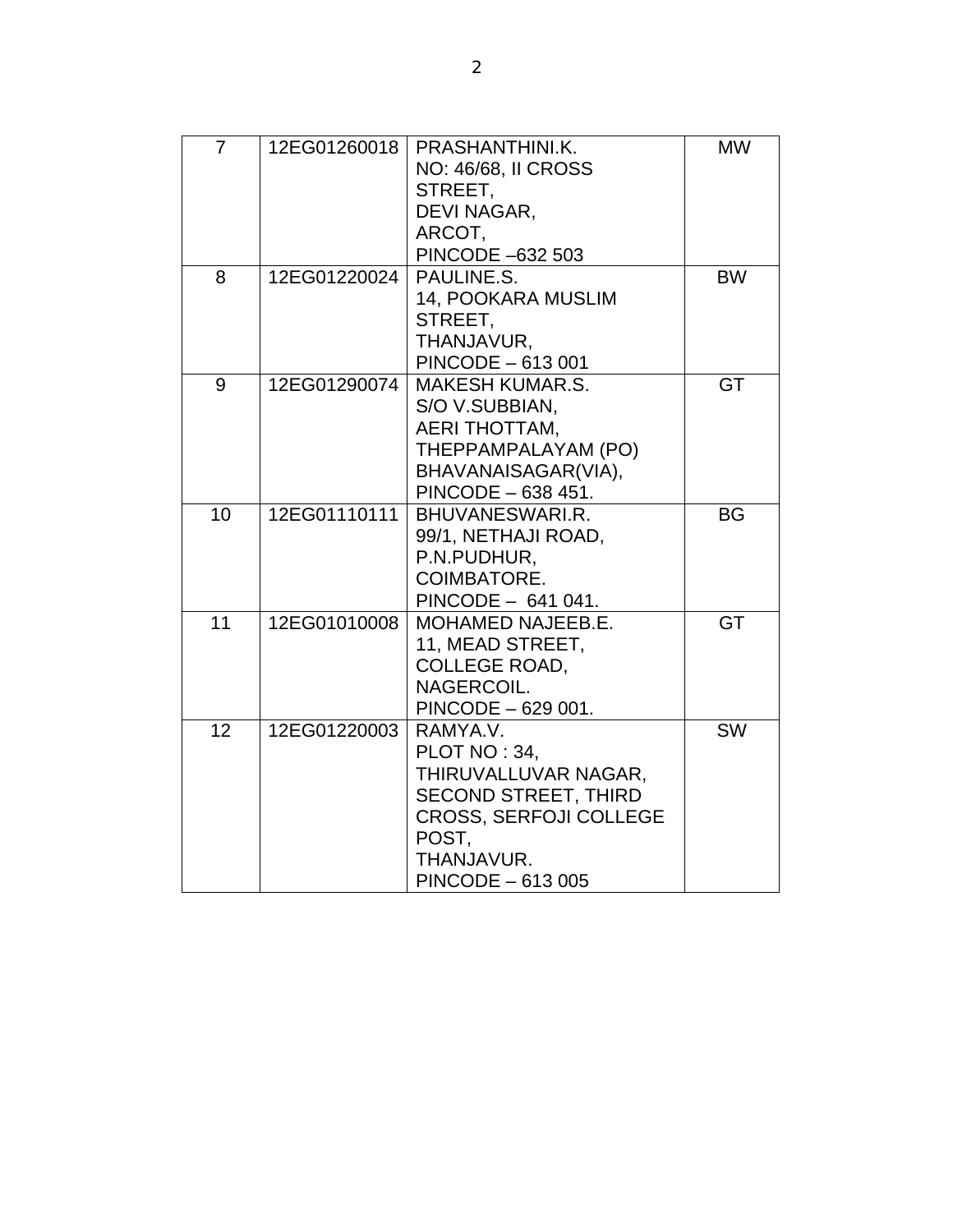## (2) MECHANICAL ENGINEERING

| SL.NO.         | <b>ROLL NO</b> | <b>NAME &amp; ADDRESS</b>                                                                                                                                   | <b>TURN</b>  |
|----------------|----------------|-------------------------------------------------------------------------------------------------------------------------------------------------------------|--------------|
| 1              | 12EG02020061   | ALDRIN RAJ.J.<br>PLOT NO:26, TEACHER'S V<br>COLONY, MEETPAR NAGAR,<br><b>TIRUNELVELI.</b><br>PINCODE - 627 007.                                             | GT           |
| 2              | 12EG02290097   | USHA.S.<br>LOTUS HOSTEL,<br>IILTD&M KANCHIPURAM,<br>MELAIKOTAIYUR POST,<br>CHENNAI, PINCODE - 600 048.                                                      | <b>SCAW</b>  |
| 3              | 12EG02090035   | BALASUBRAMANIAM.P.T.<br>6, PERUMAL CHETTIAR<br>STREET, MAMSAPURAM,<br><b>SRIVILLIPUTHUR T.K.,</b><br>PINCODE - 626 110                                      | <b>MG</b>    |
| $\overline{4}$ | 12EG02300020   | ARUL SELVAN.T.<br>15/3-6, SAROJINI STREET,<br>THASILTHAR NAGAR,<br>THAMARAIKULAM POST,<br>PERIYAKULAM (VIA),<br><b>THENI DISTRICT.</b><br>PINCODE - 625 605 | BG           |
| 5              | 12EG02130255   | RADHIKA.T.<br>66 D2/32 A2, NEW STREET<br>EXTN,<br>AMMAPET, NEAR<br>ARIVUTHIRUKOIL,<br>SALEM.<br>PINCODE - 636 003                                           | <b>GW</b>    |
| 6              | 12EG02190054   | SIVASANKAR.S.<br>3/801, AGARAVELI STREET,<br>THIRUKUVALAI POST & TALUK,<br>NAGAPPATTINAM DISTRICT.<br>PINCODE - 610 204                                     | SG           |
| 7              | 12EG02290015   | BARATHI.K., C/o PARTHIBAN,<br>NO: 4/10, THIRUVALLUVAR<br>STREET.<br>MATHIYAZHAGAN NAGAR,<br>SALIGRAMAM,<br>CHENNAI.<br>PINCODE - 600 093                    | <b>MWPHO</b> |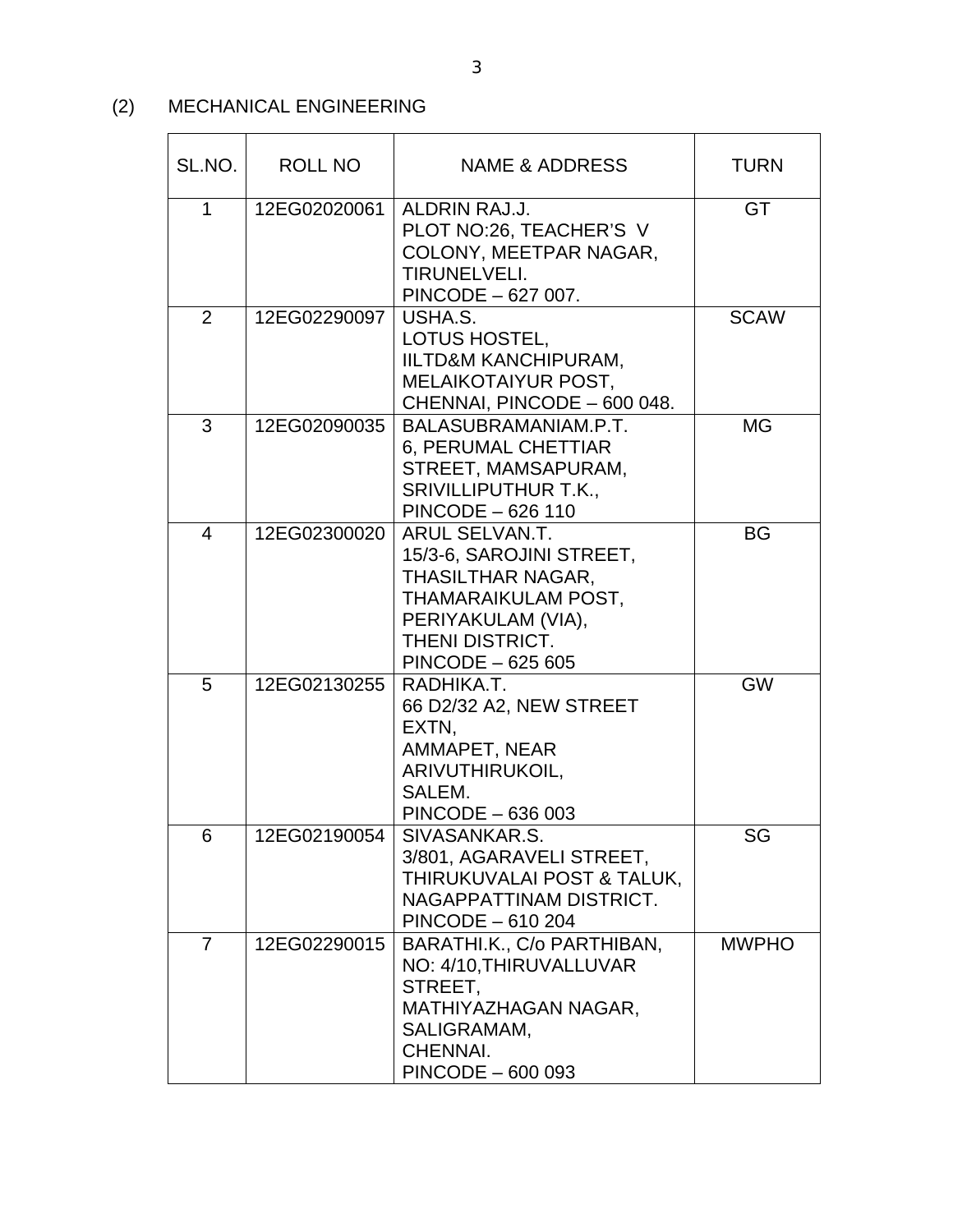| 8  | 12EG02130201 | KAVITHA.K.                        | <b>BW</b>   |
|----|--------------|-----------------------------------|-------------|
|    |              | 6/34, DURAISAMY STREET, III       |             |
|    |              | <b>CROSS, PALLAPATTI,</b>         |             |
|    |              | SALEM. PINCODE - 636 009.         |             |
| 9  | 12EG02190155 | RAMASUBBU.N.                      | GT          |
|    |              | No.8/29.                          |             |
|    |              | RAMAKRISHNA NAGAR 1ST             |             |
|    |              | STREET, KARUMANDAPAM,             |             |
|    |              | TRICHY. PINCODE - 620 001.        |             |
| 10 | 12EG02140021 | NATARAJAN.P.                      | BG          |
|    |              | 1/88, SORRIPATTI,                 |             |
|    |              | ILUPULLI (POST),                  |             |
|    |              | ELACHUPALAYAM (VIA),              |             |
|    |              | TIRUCHENGODE (T.K)                |             |
|    |              | NAMAKKAL (D.T)                    |             |
|    |              | PINCODE - 637 202.                |             |
| 11 | 12EG02020066 | SOMESH SUBRAMANIAN.S.             | GT          |
|    |              | 11, SIVANTHIPATTI ROAD,           |             |
|    |              | <b>III CROSS STREET.</b>          |             |
|    |              | MAHARAJANAGAR,                    |             |
|    |              | TIRUNELVELI.                      |             |
|    |              | PINCODE - 627 011.                |             |
| 12 | 12EGO2080041 | SIVAGAMI.S.M.                     | <b>SW</b>   |
|    |              | <b>B-60, STAFF QUATERS,</b>       |             |
|    |              | <b>AGRICULTURAL COLLEGE &amp;</b> |             |
|    |              | <b>RESEARCH INSTITUTE,</b>        |             |
|    |              | MADURAI.                          |             |
|    |              | PINCODE - 625 104.                |             |
| 13 | 12EG02130014 | RAJKUMAR.G.                       | <b>MG</b>   |
|    |              | ALAGAGOUNDANOOR,                  |             |
|    |              | SAMRAJPET POST,                   |             |
|    |              | MECHERI, SALEM (D.T)              |             |
|    |              | PINCODE - 636 451.                |             |
| 14 | 12EG02130052 | MOHANRAJ.M.                       | BG          |
|    |              | 32/34, ARTHANARI STREET,          |             |
|    |              | SAMINATHAPURAM,                   |             |
|    |              | SALEM PINCODE - 636 009.          |             |
| 15 | 12EG02290219 | RAHAMATHULLAH.I.                  | <b>BCMG</b> |
|    |              | G-2-5, 11T QUARTERS,              |             |
|    |              | <b>MADRAS AVENUE,</b>             |             |
|    |              | <b>IIT MADRAS, CHENNAI</b>        |             |
|    |              | PINCODE - 600 036                 |             |
| 16 | 12EG02030022 | ANANTHAKUMAR.S.                   | SG          |
|    |              | 3/23, THANNEER PANTHAL,           |             |
|    |              | <b>VARANDIA VEL (POST)</b>        |             |
|    |              | THOOTHUKKUDI (DIST)               |             |
|    |              | PINCODE - 628 207.                |             |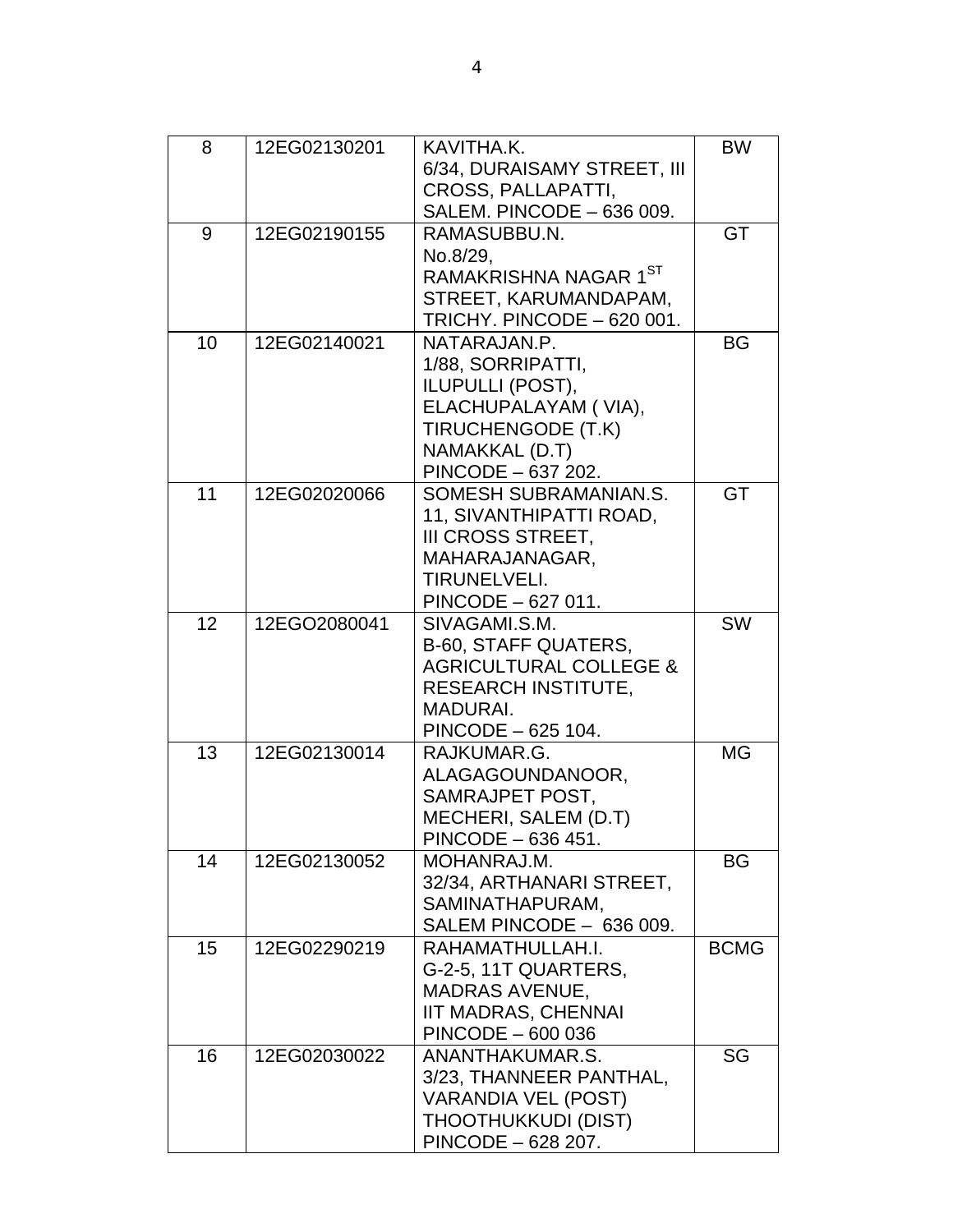|    | 12EG02120095 | <b>VADIVEL.N.</b>            | <b>MGPHO</b> |
|----|--------------|------------------------------|--------------|
| 17 |              | NO:4, ELLAIKATTUPUDHUR,      |              |
|    |              | <b>UNJALUR POST,</b>         |              |
|    |              | <b>ERODE DT</b>              |              |
|    |              | <b>PINCODE - 638 152</b>     |              |
| 18 | 12EG02130143 | LAVANYA.D.                   | <b>BWTAM</b> |
|    |              | 2/55, VMR NAGAR,             |              |
|    |              | MEYYANOOR,                   |              |
|    |              | <b>SALEM</b>                 |              |
|    |              | PINCODE - 636 004            |              |
| 19 | 12EG02130206 | ANITHA ROSALIND MARY.C.      | <b>GWTAM</b> |
|    |              | ABC COTTAGE,                 |              |
|    |              | 22C, KONERIPATTI EXTN:2,     |              |
|    |              | RASIPURAM (PO),              |              |
|    |              | NAMAKKAL (DT)                |              |
|    |              | PINCODE - 637 408            |              |
| 20 | 12EG02010024 | <b>BRADEESH MOORTHY.S.</b>   | <b>BG</b>    |
|    |              | 26/160, MOORTHY BHAVAN,      |              |
|    |              | KANIYAKUDI, KALIMAR,         |              |
|    |              | <b>COLACHEL POST.</b>        |              |
|    |              | KANYAKUMARI DISTRICT.        |              |
|    |              | PINCODE - 629 251            |              |
| 21 | 12EG02190144 | KULANDAIVEL.D.               | GT           |
|    |              | 3/118, CHETTY THOTTAM,       |              |
|    |              | <b>GANDHI</b>                |              |
|    |              | NAGAR, KABILARMALAI,         |              |
|    |              | P.VELUR (T.K),               |              |
|    |              | NAMAKKAL DISTRICT.           |              |
|    |              | PINCODE - 637 204.           |              |
| 22 | 12EG02260076 | ELAVENIL.E.                  | SG           |
|    |              | 1, PERIYAR NAGAR III         |              |
|    |              | STREET,                      |              |
|    |              | THORAPPADI,                  |              |
|    |              | VELLORE. PINCODE - 632 002   |              |
| 23 | 12EG02290238 | SAKUNTHALA.K.                | <b>MWTAM</b> |
|    |              | 35A, 1 <sup>ST</sup> FLOOR,  |              |
|    |              | <b>BALAJI NAGAR,</b>         |              |
|    |              | 4 <sup>TH</sup> STREET EXTN, |              |
|    |              | SANTHOSAPURAM,               |              |
|    |              | CHENNAI. PINCODE - 600 073   |              |
| 24 | 12EG02290108 | <b>SANKAR GANESH.S.</b>      | ΒG           |
|    |              | 133/84, SANTHI VINAYAGAR     |              |
|    |              | KOIL STREET,                 |              |
|    |              | SIVAGIRI. PINCODE - 627 757  |              |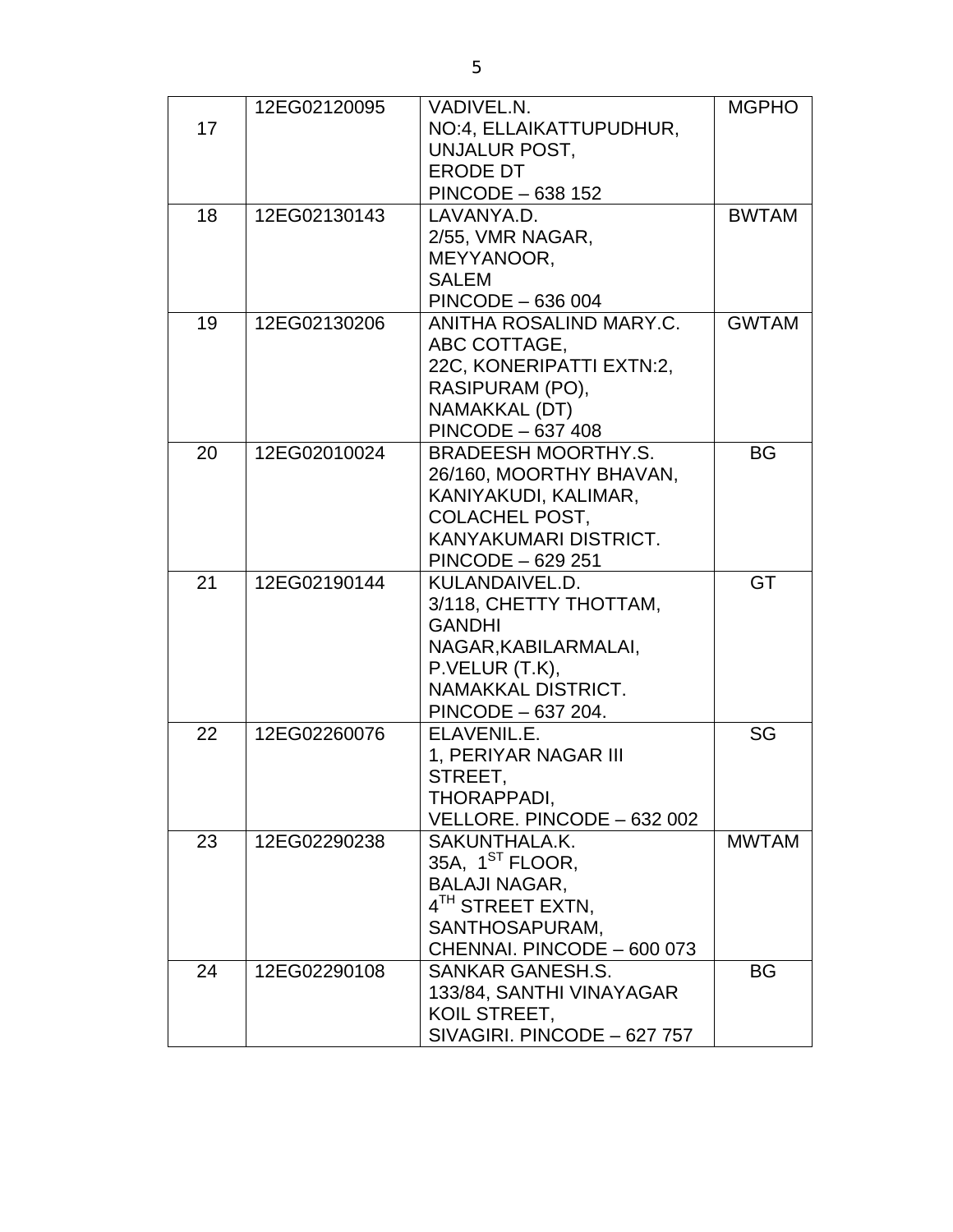## (3) ELECTRICAL AND ELECTRONICS ENGINEERING

| SL.NO.         | ROLL NO      | NAME & ADDRESS                                                                                                                                      | <b>TURN</b> |
|----------------|--------------|-----------------------------------------------------------------------------------------------------------------------------------------------------|-------------|
| 1              | 12EG03190130 | KRISHNAMOORTHY.P.<br>105. MASTHAN STREET,<br><b>MANAPARAI</b><br><b>TRICHY DISTRICT</b><br>PINCODE - 621 306                                        | <b>GT</b>   |
| $\overline{2}$ | 12EG03270028 | SUDHA.R.<br>NO: 39, III EAST CROSS<br>ROAD,<br><b>BHARATHI NAGAR</b><br>EXTENTION,<br><b>VELLORE</b><br>PINCODE - 632 007                           | <b>SCAW</b> |
| 3              | 12EG03300022 | MOHAN.K.<br>NO: 4/529, OLD NO:<br>948, ADVAITH,<br>4 <sup>TH</sup> CROSS,<br>VINAYAGAPURAM,<br><b>BAGALUR ROAD,</b><br>HOSUR. PINCODE - 635 109.    | MG          |
| $\overline{4}$ | 12EG03290197 | <b>SHYAM SUNDAR</b><br>PRASANNA.S.<br>NO:3, RAJA STREET,<br><b>MALLIGAI NAGAR,</b><br>RANGASAMUDRAM,<br>SATHYAMANGALAM,<br>ERODE. PINCODE - 638 402 | BG          |
| 5              | 12EG03030001 | DORA ARUL SELVI.B.<br>97G/9F, 3 <sup>RD</sup> STREET (EAST),<br>TEACHERS COLONY,<br>TUTICORIN.<br>PINCODE - 628 008                                 | <b>GW</b>   |
| 6              | 12EG03030039 | THANGARAJ.A.<br>5/242, FIRST STREET<br>(WEST),<br>CALDWELL COLONY,<br>TUTICORIN,<br>PINCODE - 628 008                                               | SG          |
| $\overline{7}$ | 12EG03290219 | BHAVANI.M.<br>W-538/4, 6 TH STREET,<br>ANNA NAGAR WEST EXTN,<br>CHENNAI.<br>PINCODE - 600 101                                                       | <b>MW</b>   |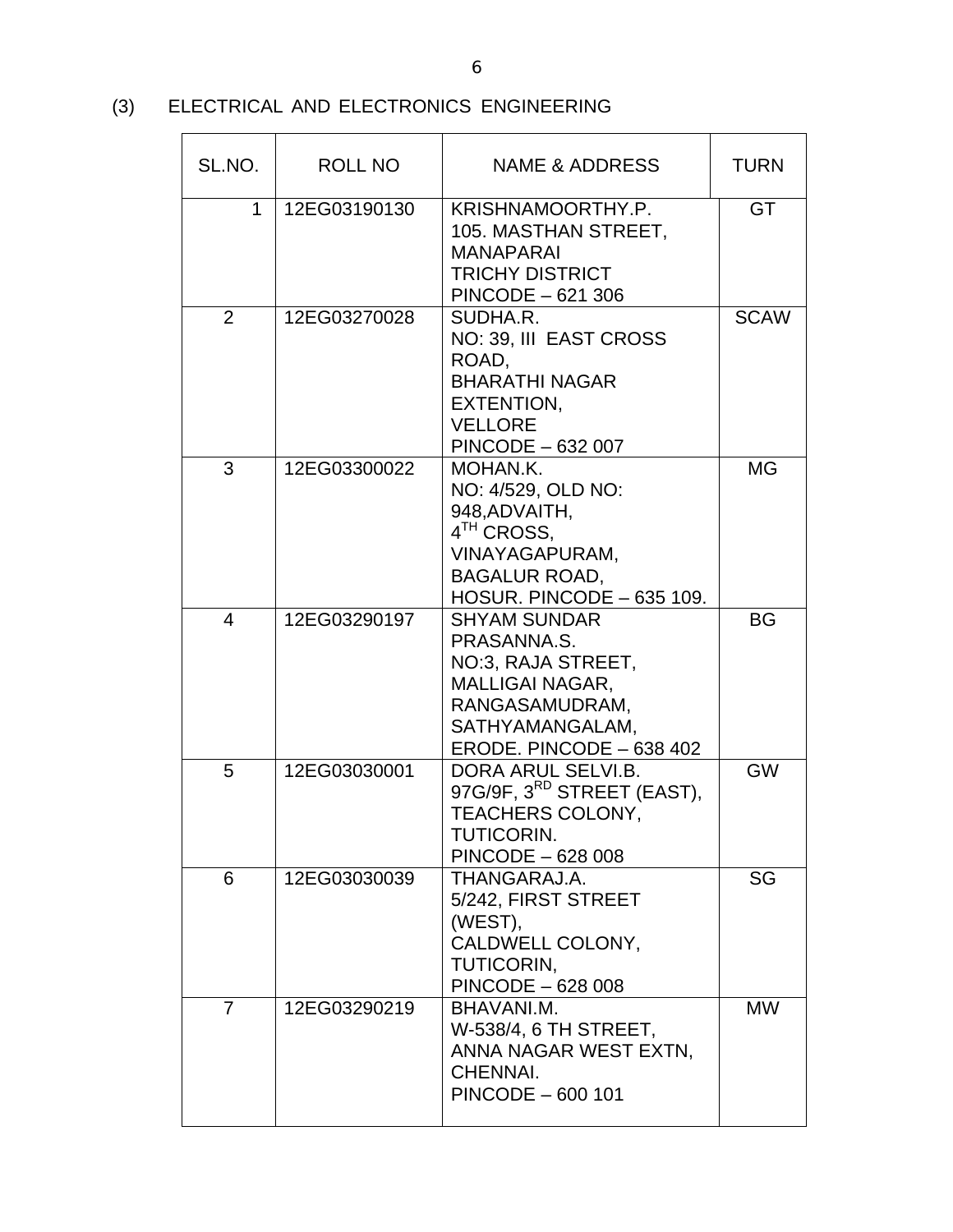| 8  | 12EG03130084 | LOGAVANI.K.                  | <b>BW</b> |
|----|--------------|------------------------------|-----------|
|    |              | NO: 9, I.B.CLY,              |           |
|    |              | NARASOTHIPATTY,              |           |
|    |              | ALAGAPURAM (PO),             |           |
|    |              | SALEM. PINCODE - 636 004     |           |
| 9  | 12EG03290108 | ARIVUMANI.V.                 | GT        |
|    |              | 57/65A, RADHA NAGAR,         |           |
|    |              | CHROMPET,                    |           |
|    |              | CHENNAI.                     |           |
|    |              | PINCODE - 600 044            |           |
| 10 | 12EG03220037 | <b>BALAMURUGAN.S.</b>        | <b>BG</b> |
|    |              | 3/5, MAIN ROAD,              |           |
|    |              | SUNDARAM NAGAR,              |           |
|    |              | M.C. ROAD,                   |           |
|    |              | THANJAVUR.                   |           |
|    |              | PINCODE - 613 004.           |           |
| 11 | 12EG03080004 | BALASUBRAMANIAN.M.           | <b>GT</b> |
|    |              | 27/C, D.R.O.COLONY MAIN      |           |
|    |              | ROAD,                        |           |
|    |              | <b>NEAR MARY ANN SCHOOL,</b> |           |
|    |              | K.PUDHUR,                    |           |
|    |              | <b>MADURAI.</b>              |           |
|    |              | PINCODE - 625 007            |           |
| 12 | 12EG03090030 | UMA MAHESWARI.N.V.           | <b>SW</b> |
|    |              | 1462, KOTTAIKULAM,           |           |
|    |              | <b>UZHAVAR SANTHAI BACK</b>  |           |
|    |              | SIDE,                        |           |
|    |              | <b>THENI DISTRICT</b>        |           |
|    |              | PINCODE - 625 531            |           |
| 13 | 12EG03130099 | THANGARAJU.I.                | <b>MG</b> |
|    |              | 5/1201, TNEB QUARTERS,       |           |
|    |              | CHEKKANUR, NAVAPATTY         |           |
|    |              | (PO),                        |           |
|    |              | METTUR DAM (T.K),            |           |
|    |              | SALEM(D.T)                   |           |
|    |              | PINCODE - 636 452.           |           |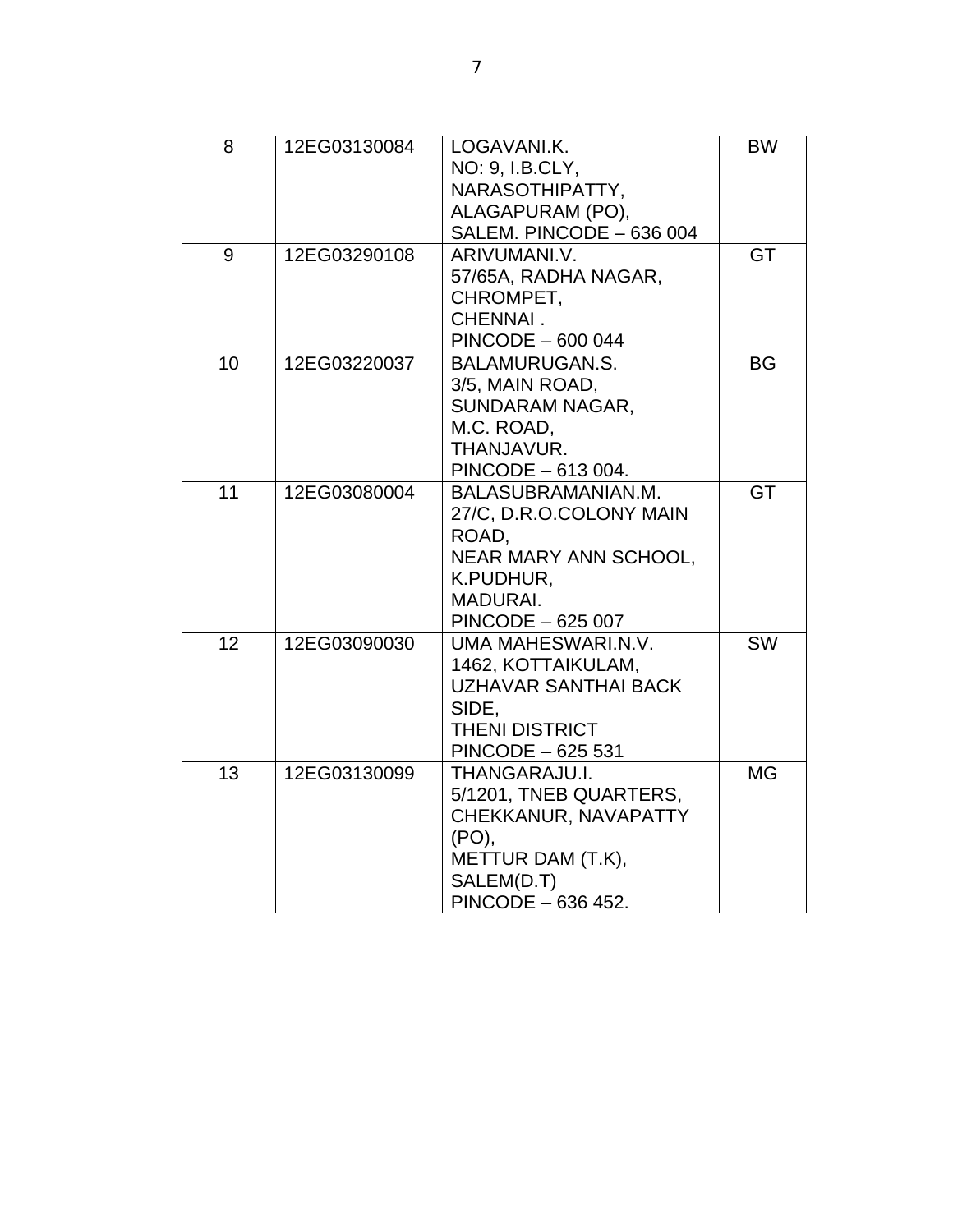#### (4) ELECTRONICS AND COMMUNICATION ENGINEERING

| SL.NO.         | <b>ROLL NO</b> | NAME & ADDRESS                                                                                                                           | <b>TURN</b> |
|----------------|----------------|------------------------------------------------------------------------------------------------------------------------------------------|-------------|
| 1              | 12EG04290190   | THENMOZHI.T.<br>79/B, EAST STREET,<br>KUVAGAM POST,<br>JAYAMKONDAN (T.K),<br>ARIYALUR (DT)<br>PINCODE - 621 710.                         | <b>GT</b>   |
| 2              | 12EG04290199   | INDRA.P.<br>PLOT NO: 109-B, FLAT "A"<br>7 TH STREET, SRI SANKARA<br>NAGAR,<br>PAMMAL,<br>CHENNAI.<br>PINCODE - 600 075.                  | <b>SCAW</b> |
| 3              | 12EG04190142   | BOMMARAJU.K.<br>6, NORTH THOTTIAPATTI,<br>PALAYAJAYANKONDAM POST,<br>KRISHNARAYAPURAM (TK),<br>KARUR (D.T)<br>PINCODE - 639 102          | <b>MG</b>   |
| 4              | 12EG04290627   | JAYASREE.B.<br>L29A, BHARATHIDHASAN<br>COLONY,<br>K.K.NAGAR,<br>CHENNAI.<br>PINCODE - 600 078.                                           | <b>BG</b>   |
| 5              | 12EG04130152   | KAVITHA.G.<br>533/179, ANNAPURAM,<br><b>JUNCTION MAIN ROAD,</b><br>FIVE ROADS,<br>SALEM.<br>PINCODE - 636 004.                           | <b>GW</b>   |
| 6              | 12EG04230036   | ELANGOVAN.M.<br>NO.2/688, KAMARAJA STREET,<br><b>VALUTHAREDDY &amp; POST,</b><br><b>VILLUPURAM, TAMIL NADU</b><br><b>PINCODE 605 401</b> | SG          |
| $\overline{7}$ | 12EG04300020   | KAVITHA.M.<br>1/446 AVVAI NAGAR<br><b>MEENAKSHI MAHAL (OPP)</b><br>SALEM MAIN ROAD,<br><b>KRISHNAGIRI</b><br>PINCODE-635 001             | <b>MW</b>   |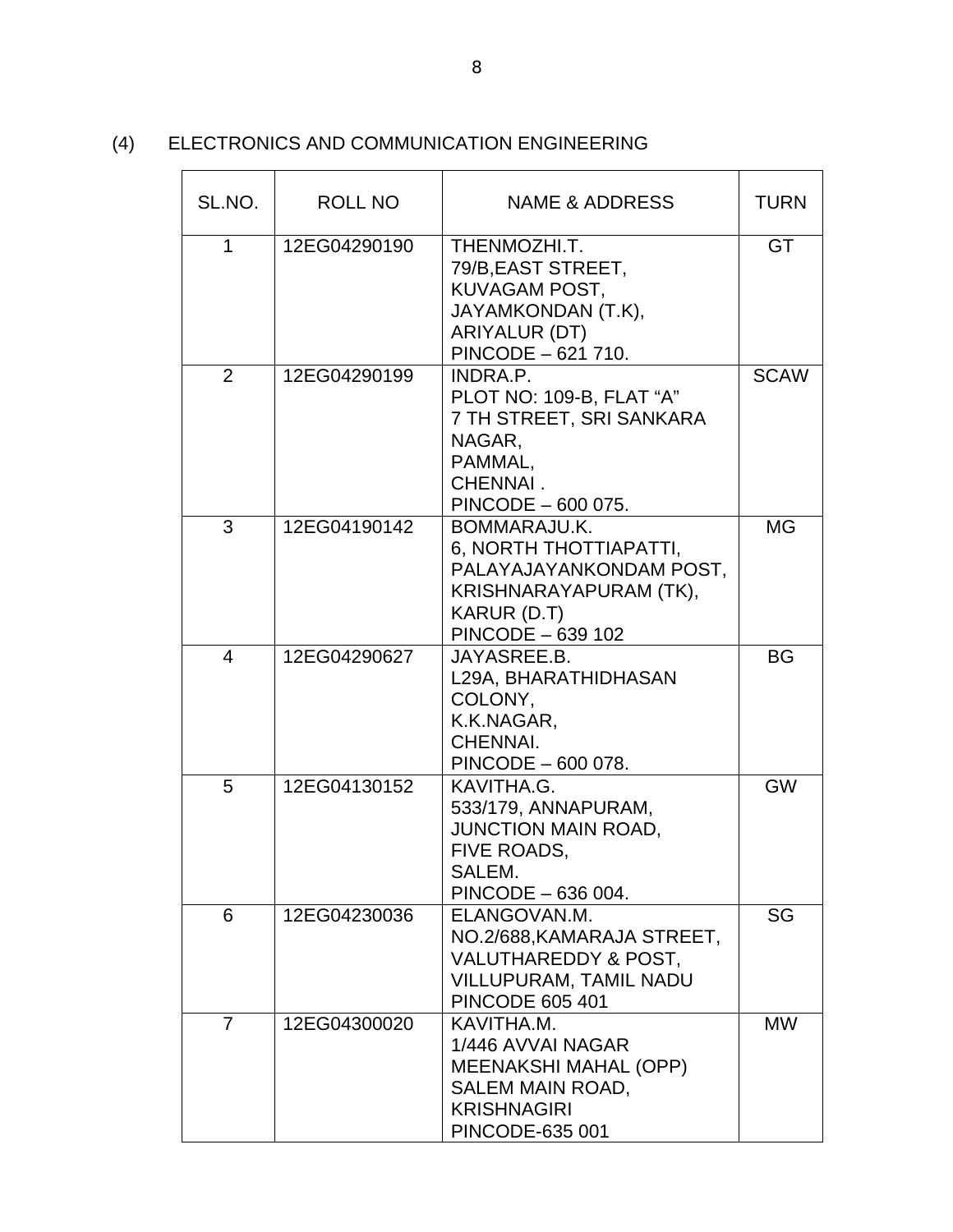| 8  | 12EG04110052              | DEEPA.P.<br><b>GF-D, BLOCK A, SAKTHI SILVER</b><br><b>CREST APARTMENT,</b><br>DR.AMBEDKAR ROAD,<br><b>VELANDIPALAYAM, COIMBATORE</b><br><b>PINCODE 641 025</b> | <b>BW</b>   |
|----|---------------------------|----------------------------------------------------------------------------------------------------------------------------------------------------------------|-------------|
| 9  | 12EG04290558              | KRITHIGA.S.<br>#1 RAGHAVENDRA STREET,<br>4TH STREET, THARAGESWARI<br>NAGAR, SEMBAKKAM, CHENNAI<br><b>PINCODE 600 073</b>                                       | GT          |
| 10 | 12EG04110301              | KARPAGARAJESH.G.<br>41 N, KAMARAJ NAGAR SALAI ST.,<br>SINDUPOONDURAI,<br><b>TIRUNELVELI- JUNCTION</b><br><b>PINCODE 627 001</b>                                | <b>BG</b>   |
| 11 | 12EG04270058              | SUNDARAVANAN.J.<br>H – 12 PALLAVAN NAGAR,<br>KANCHIPURAM,<br><b>PINCODE 631 501</b>                                                                            | GT          |
| 12 | 12EG04120068              | KALPHANA.I.<br>19/66, IV CROSS STREET,<br>NEW TEACHERS COLONY, ERODE<br><b>PINCODE 638 011</b>                                                                 | <b>SW</b>   |
| 13 | 12EG04260024              | MANIMEGALAI.M.<br>32, 3 <sup>RD</sup> MAIN ROAD, VANI<br>VIDYALAYA SCHOOL STREET,<br>BHARAT NAGAR EXTN, KATPADI,<br>VELLORE,<br><b>PINCODE 632 007</b>         | <b>MG</b>   |
| 14 | 12EG04010145   RENISHA.G. | 18 H4, POONGA 3RD AVENUE,<br>NESAMONY NAGAR, NAGERCOIL,<br><b>PINCODE 629 001</b>                                                                              | <b>BG</b>   |
| 15 | 12EG04110128              | AMEENA BIBI.N.<br>31, SIMSON NAGAR,<br>EDAYARPALAYAM, COIMBATORE<br><b>PINCODE 641 025</b>                                                                     | <b>BCMG</b> |
| 16 | 12EG04140051              | RAMJI.R.<br>S/O.T. RAVINDRAN,<br>KOVILOOR & POST,<br><b>ALANGUDI (TK)</b><br><b>PUDUKOTTAI (DIST)</b><br>PINCODE 622 301.                                      | SG          |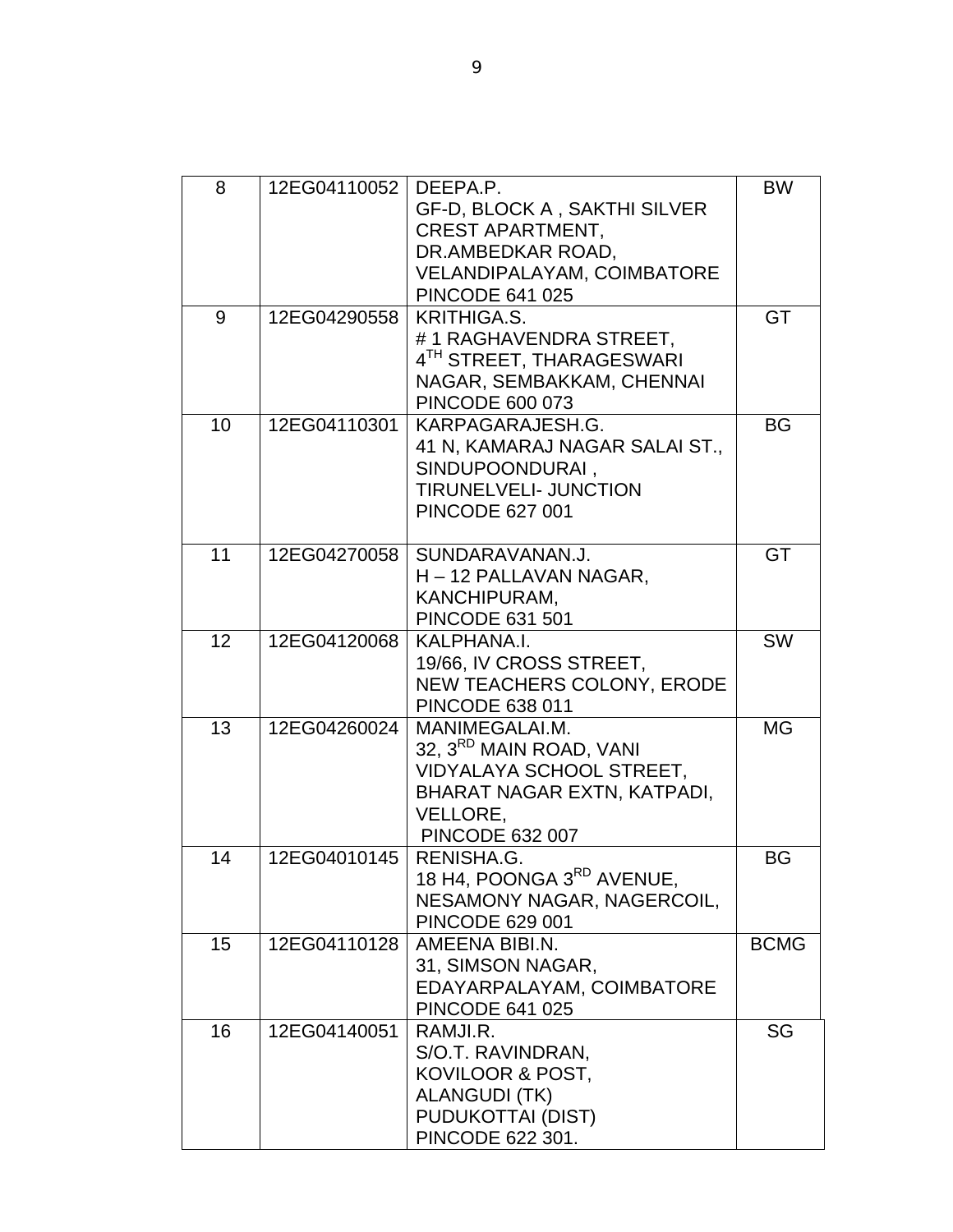| 17 | 12EG04110167 | MANOGARAN.K.<br>7-A, C.K. COLONY,<br>NEW SIDHAPUDUR,<br>COIMBATORE,<br>PINCODE- 641 044.                                                                | <b>MG</b>    |
|----|--------------|---------------------------------------------------------------------------------------------------------------------------------------------------------|--------------|
| 18 | 12EG04010011 | <b>IRIN DORATHY.P.E.</b><br>PEPSIL BHAVAN,<br>KADAMALAI KUNTU,<br>MECKAMANDAPAM,<br>K.K. DIST., PINCODE 629 166.                                        | <b>BWTAM</b> |
| 19 | 12EG04190089 | ANITHA.A<br>3, SUBRAMANIA SAMY KOIL<br>ST.,<br>W.B. ROAD, TIRUCHY,<br>PINCODE 620 008.                                                                  | <b>GWTAM</b> |
| 20 | 12EG04010016 | JAYASREE.T.<br>102, VAKEESAN PILLAI<br>STREET,<br>PONNAPPA NADAR COLONY,<br>NAGERCOIL-4, K.K.DIST.,<br>PINCODE 629 004.                                 | GT           |
| 21 | 12EG04190233 | ARULKUMAR.M.<br>407/2, KASANKOTTAI (POST)<br><b>JAYANKONDAM (TALUK)</b><br><b>ARIYALUR (DIST)</b><br>PINCODE 621 701.                                   | SG           |
| 22 | 12EG04230008 | JAYANTHI.K.<br>NO.105A, V.O.C. STREET,<br>PILLAYAR KOIL BACK (3 <sup>RD</sup><br>CROSS ST), KRISHNAPURAM,<br>GINGEE, VILLUPURAM DT.<br>PINCODE 604 202. | <b>MWTAM</b> |
| 23 | 12EG04110155 | <b>HELENA MARGARET.D.</b><br><b>B-ASWATHI BLOCK-I,</b><br><b>SHARAN VILLA,</b><br>IRAVATHANALLUR,<br>MADURAI, PINCODE 625 009.                          | BG           |
| 24 | 12EG04110314 | SUCHITRA.G.<br>V-1, SANJEEVI NILAYAM,<br>KOVAIPUDUR,<br>COIMBATORE,<br>PINCODE - 641 042.                                                               | <b>GT</b>    |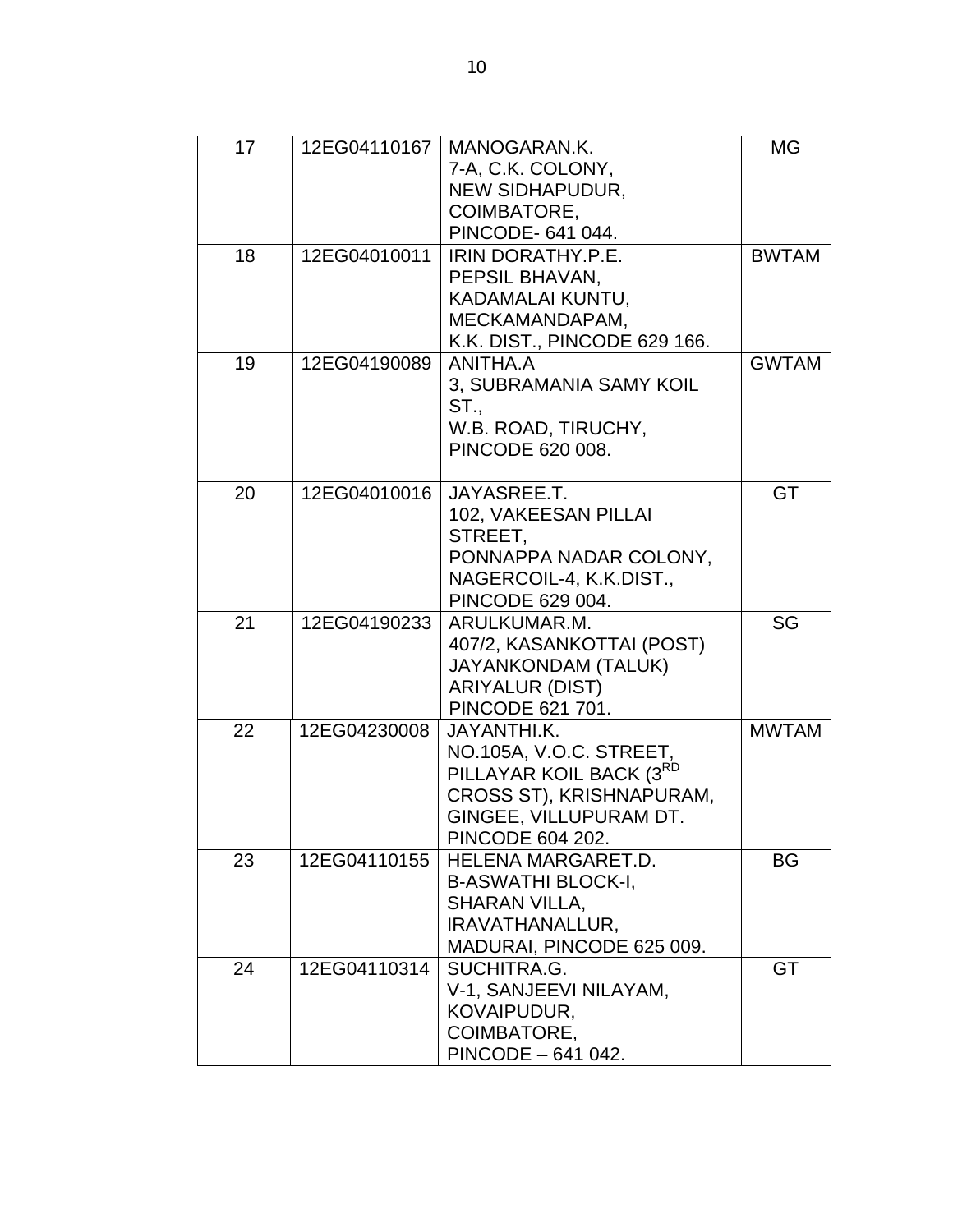### (5) ELECTRONICS AND INSTRUMENTATION ENGINEERING

| SL.NO.         | ROLL NO      | NAME & ADDRESS                                                                                                                                           | <b>TURN</b> |
|----------------|--------------|----------------------------------------------------------------------------------------------------------------------------------------------------------|-------------|
| 1              | 12EG05110017 | <b>WINCY PON ANNAL.A.S.</b><br>B-15, HUDCO COLONY,<br>PEELAMEDU, COIMBATORE,<br>PINCODE 641 004.                                                         | <b>GT</b>   |
| $\mathbf{2}$   |              | <b>VACANT</b>                                                                                                                                            | <b>SCAW</b> |
| 3              | 12EG05290011 | RADHIKA.G.R.<br>80, LINK ROAD,<br>PANRUTI,<br>PINCODE- 607 106.                                                                                          | МG          |
| 4              | 12EG05110005 | <b>MARI MUTHU.C.</b><br>459, NORTH STREET,<br>S. RAMACHANDRAPURAM,<br><b>SUNDARA PANDIAM (PO)</b><br><b>VIRUDHUNAGAR T.N.</b><br><b>PINCODE 626 126.</b> | <b>BG</b>   |
| 5              | 12EG05110009 | RAGHAPPRIYA.M.<br>D/O. MARIMUTHUSAMY.P.<br>177, NACHIMUTHUPURAM,<br>SAKTHI NAGAR (PO),<br>BHAVANI (TK), ERODE (DT)<br>PINCODE -638 315.                  | <b>GW</b>   |
| 6              | 12EG05290040 | LAVANYA JEYA GOMATHY.B.<br>NO.2, VIGNESH<br>APPARTMENTS,<br>12-13, PANNEER NAGAR<br>ROAD,<br>KONGU NAGAR, MUGAPPAIR,<br>CHENNAI, PINCODE 600 037.        | SG          |
| $\overline{7}$ | 12EG05260008 | ARULMOZHI.N.<br>DOOR NO.1, BLOCK NO.22,<br>C.K.V. I APARTMENTS,<br>T.V.KOIL, TRICHIRAPPALI,<br>PINCODE 620 005.                                          | <b>MW</b>   |
| 8              |              | <b>VACANT</b>                                                                                                                                            | <b>BW</b>   |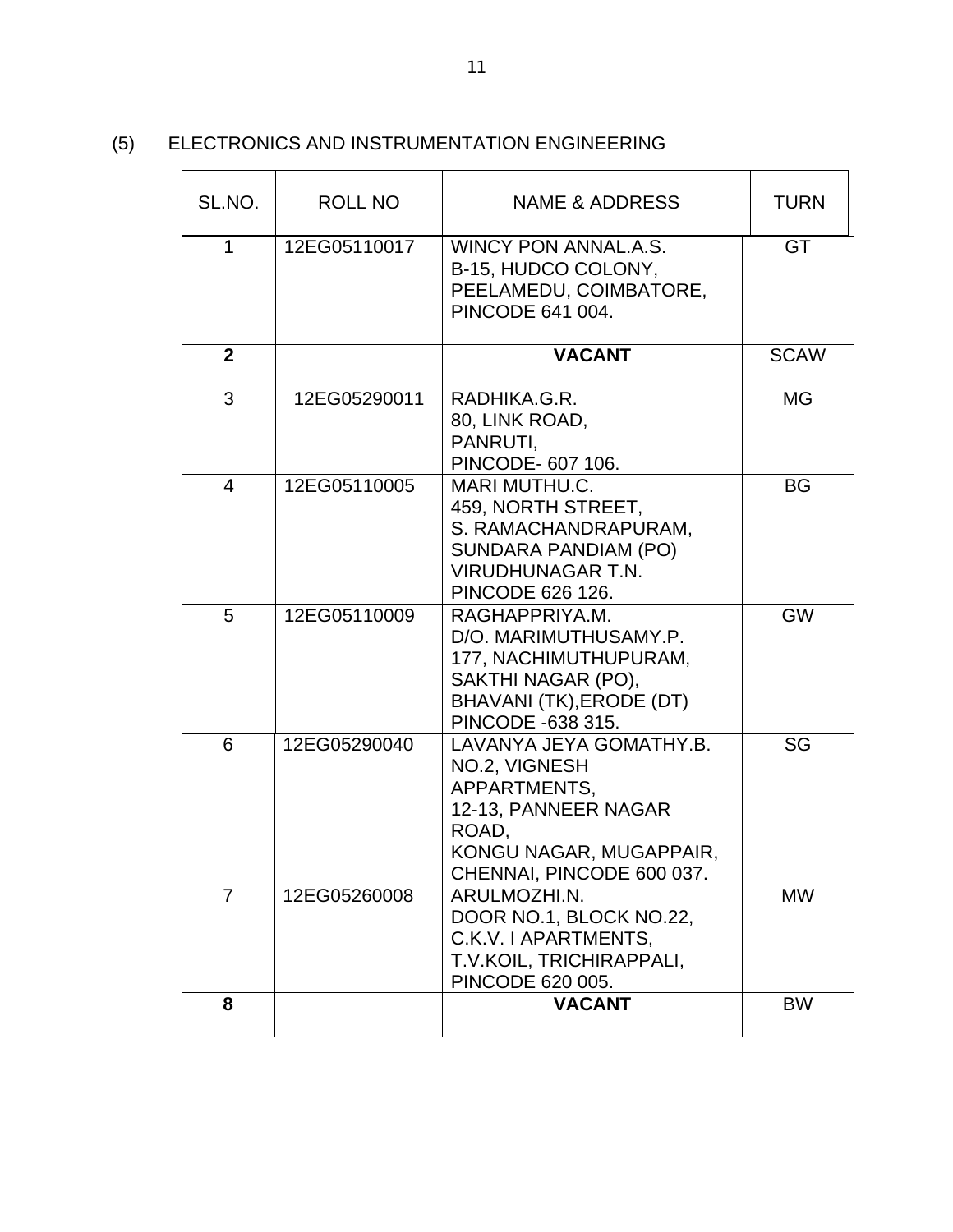(6) COMPUTER SCIENCE AND ENGINEERING

| SL.NO.         | ROLL NO      | <b>NAME &amp; ADDRESS</b>                                                                                                                                         | <b>TURN</b> |
|----------------|--------------|-------------------------------------------------------------------------------------------------------------------------------------------------------------------|-------------|
| 1              | 12EG06240013 | MANOJKUMAR.K.<br>56, AGRAHARAM,<br>KOLLIDAM,<br>SIRKALI T.K. PINCODE 609 102                                                                                      | <b>GT</b>   |
| 2              | 12EG06130045 | THARANI.P.<br>5/114, DR.AMBEDHKAR NAGAR,<br>JAGIR REDDIPATTI, SALEM,<br>PINCODE 636 302.                                                                          | <b>SCAW</b> |
| 3              | 12EG06240072 | MANIMALA.K.<br>B-17, SAILOR STREET,<br><b>BLOCK-2</b><br>NEYVELI,<br>PINCODE 607 801.                                                                             | <b>MG</b>   |
| $\overline{4}$ | 12EG06190186 | RAJBABU.K.<br>83-281F, BHEL TOWNSHIP,<br>KAILASAPURAM, TRICHY,<br>PINCODE - 620 014                                                                               | <b>BG</b>   |
| 5              | 12EG06290631 | RAJASENBAGAM.T.<br>PLOT NO.D4, D.NO.3/1076,<br>VINAYAGA AVENUE,<br>TAMIL KUDIMAGAN NAGAR,<br>2 <sup>ND</sup> STREET, KOVILAMBAKKAM,<br>CHENNAI, PINCODE - 600 117 | <b>GW</b>   |
| 6              | 12EG06080010 | RASIKANNAN.L.<br>15, PERUMAL SAMY STREET,<br>GORIPALAYAM, MADURAI,<br>PINCODE - 625 002                                                                           | SG          |
| $\overline{7}$ | 12EG06130135 | NITHYA.P.<br>W/O. MANIVASAGAM.S.<br>3/280, SEKKUMEDU,<br>SINNAPPAMPATTI (P.O.),<br>OMALUR (TK), SALEM (DT)<br>PINCODE - 636 306                                   | <b>MW</b>   |
| 8              | 12EG06010008 | MAHIL.M.<br>3-181/6, AMMAN STREET,<br>ANANDHAN NAGAR,<br>ASARIPALLAM POST, NAGERCOIL,<br>PINCODE - 629 201.                                                       | <b>BW</b>   |
| 9              | 12EG06110145 | MEENA KOWSHALYA.A.<br>2/153, PADMALAYA NAGAR,<br>N.S.N. PALAYAM,<br>COIMBATORE,<br>PIN CODE - 641 031.                                                            | GT          |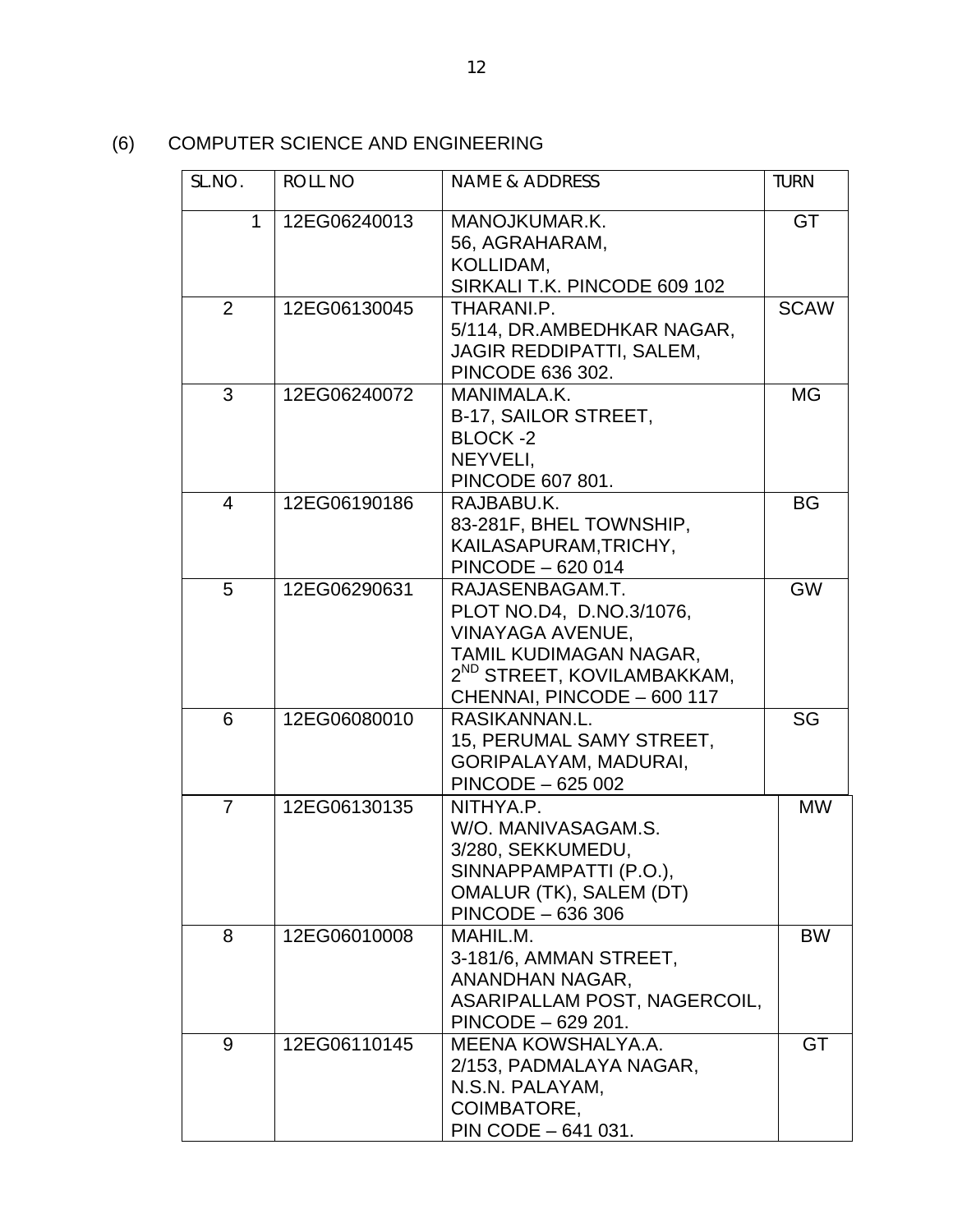| 10 | 12EG06190015 | SATHEESH PANDIAN.C.          | <b>BG</b>    |
|----|--------------|------------------------------|--------------|
|    |              | NO.18, RASAMMA PLOTS,        |              |
|    |              | KANDAMPALAYAM,               |              |
|    |              | VELAYUTHAMPALAYAM POST,      |              |
|    |              | KARUR,                       |              |
|    |              | PINCODE - 639 117.           |              |
| 11 | 12EG06010134 | ANITHA.D.                    | GT           |
|    |              | NO.17, NURSE LANE,           |              |
|    |              | RAMAVARAMAPURAM,             |              |
|    |              | NAGERCOIL, K.K.DIST.,        |              |
|    |              | PINCODE - 629 001.           |              |
| 12 | 12EG06060011 | VANITHA MUTHU.P.             | <b>SW</b>    |
|    |              | NO.17, KAMBAR STREET,        |              |
|    |              | BHARATHI NAGAR, 5TH CROSS,   |              |
|    |              | ALAGAPPAPURAM, KARAIKUDI,    |              |
|    |              | <b>PINCODE 630 003</b>       |              |
| 13 | 12EG06300037 | SIVARANJANI.B.               | <b>MG</b>    |
|    |              | #.22, I CROSS, HAPPY GARDEN  |              |
|    |              | LAYOUT, KALKERE MAIN ROAD,   |              |
|    |              | RAMAMURTHY NAGAR,            |              |
|    |              | BANGALORE, KARNATAKA,        |              |
|    |              | PINCODE - 560 016.           |              |
|    | 12EG06270049 | <b>KARTHIGEYAN CMT</b>       | <b>BG</b>    |
| 14 |              | 129/A, TEACHERS AVENUE,      |              |
|    |              | <b>ASHOK NAGAR,</b>          |              |
|    |              | KANCHEEPURAM,                |              |
|    |              | PINCODE 631 502.             |              |
| 15 | 12EG06020038 | <b>JEENATH LAILA.N.</b>      | <b>BCMG</b>  |
|    |              | PLOT NO.31, USMAN NAGAR,     |              |
|    |              | BBC COLONY,                  |              |
|    |              | SOUTH BYEPASS ROAD,          |              |
|    |              | MELAPALAYAM POST,            |              |
|    |              | TIRUNELVELI, PINCODE 627 005 |              |
| 16 | 12EG06020014 | SIVA SANKARI.E.              | SG           |
|    |              | 78A/1/5, VINAYAGAR NAGAR,    |              |
|    |              | THONUKAL VILAKKU,            |              |
|    |              | ALAMPATTI POST,              |              |
|    |              | KOVILPATTI,                  |              |
|    |              | PINCODE - 628 503.           |              |
| 17 | 12EG06110005 | BHAVANI.R.                   | МG           |
|    |              | W/O.Mr.S. VIVEKANANDAN,      |              |
|    |              | 17-A, PERA NAIDU STREET,     |              |
|    |              | PEELAMEDU, COIMBATORE,       |              |
|    |              | PINCODE 641 004.             |              |
| 18 | 12EG06290199 | SELVI.S.                     | <b>BWTAM</b> |
|    |              | PLOT NO.MIG 5899,            |              |
|    |              | TNHB, AYAPAKKAM,             |              |
|    |              | CHENNAI, PINCODE 600 077.    |              |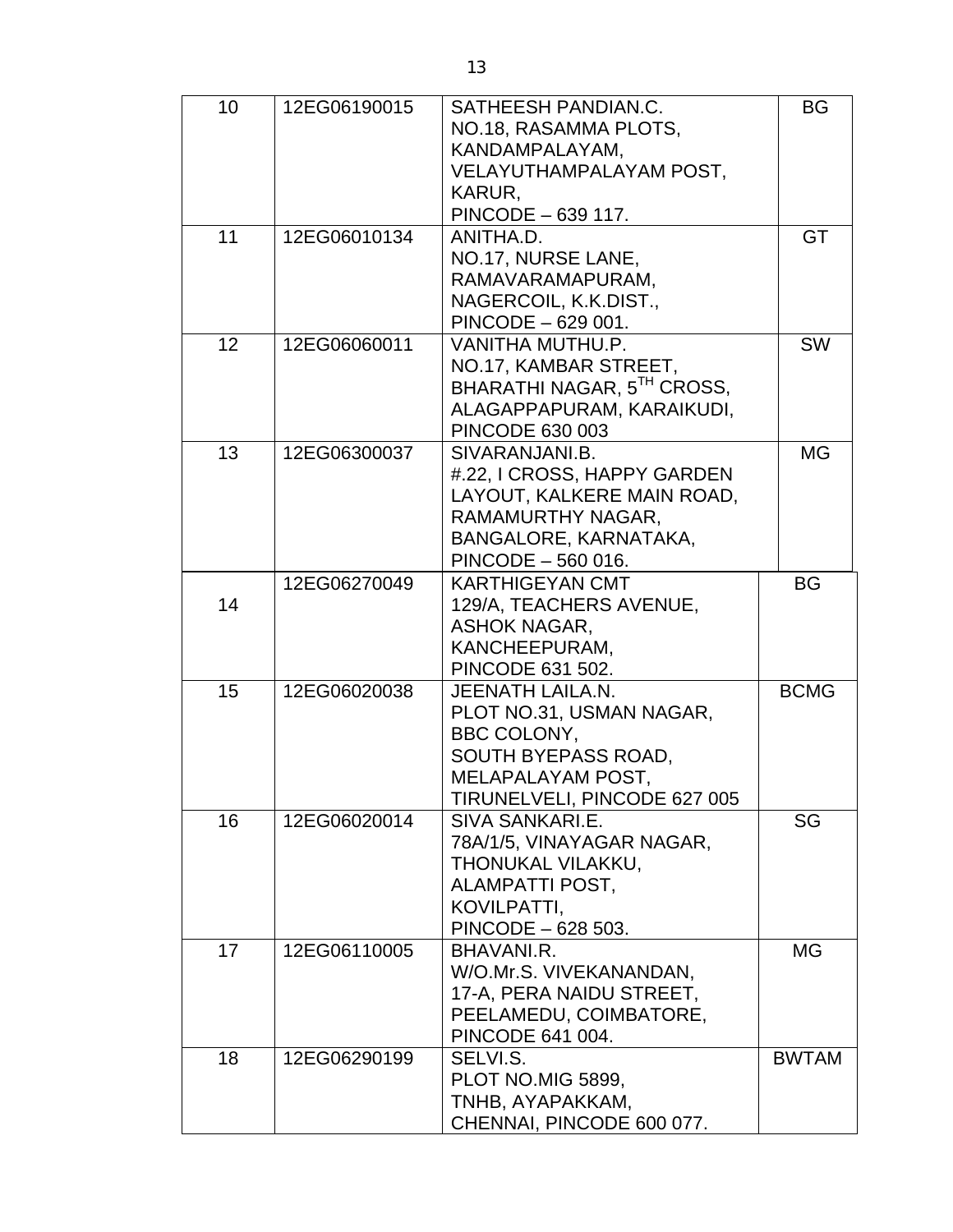| 19 | 12EG06190189 | UMARANI.C.                    | <b>GWTAM</b> |
|----|--------------|-------------------------------|--------------|
|    |              | 14, MANI ILLAM,               |              |
|    |              | NORTH POLICE COLONY,          |              |
|    |              | KARAIKUDI.                    |              |
|    |              | PINCODE- 630 002.             |              |
| 20 | 12EG06290103 | <b>GOLDA BRUNET.R.</b>        | <b>BG</b>    |
|    |              | G-03-05, IIT, MADRAS,         |              |
|    |              | CHENNAI, PINCODE - 600 036.   |              |
| 21 | 12EG06090017 | MUTHURAM.R.                   | GT           |
|    |              | 30A, THELUGU CHETTIAR ST      |              |
|    |              | <b>BOOTHIPURAM (PO)</b>       |              |
|    |              | THENI (DT), TAMILNADU,        |              |
|    |              | PINCODE - 625 531.            |              |
|    |              |                               |              |
| 22 | 12EG06260141 | JAGADEESWARI.N.               | SG           |
|    |              | NO.74/4, NEW KANAAR STREET,   |              |
|    |              | AYYAVU NAGAR,                 |              |
|    |              | PALLIKONDA,                   |              |
|    |              | <b>VELLORE DISTRICT,</b>      |              |
|    |              | PINCODE 635 809.              |              |
| 23 | 12EG06260045 | SARASWATHI.K.                 | <b>MWTAM</b> |
|    |              | 56/2, FIRST FLOOR,            |              |
|    |              | <b>BIG SOURASHTRA STREET,</b> |              |
|    |              | WALAJAPET, PINCODE 632 513.   |              |
| 24 | 12EG06090056 | RAGHUPATHIKUMAR.D.            | <b>BGPHO</b> |
|    |              | NO.12, SAMY NADAR STREET,     |              |
|    |              | NILAKOTTAI DINDIGUL DIST,     |              |
|    |              | <b>PINCODE 624 208.</b>       |              |
| 25 | 12EG06110031 | SUMATHI.L.                    | GT           |
|    |              | D/O. LINGANATHAN.K.           |              |
|    |              | 5A EADYARPALAYAM MAIN         |              |
|    |              | ROAD, MACHAMPALAYAM,          |              |
|    |              | SUNDRAPURAM (PO)              |              |
|    |              | COIMBATORE, PINCODE 641 024.  |              |
| 26 | 12EG06110180 | RANI.C.                       | <b>SWTAM</b> |
|    |              | 3/86, KURUNTHACHALA NAGAR,    |              |
|    |              | K.VADAMADURAI POST,           |              |
|    |              | COIMBATORE, PINCODE 641 017.  |              |
| 27 | 12EG06130016 | RUBA.S.                       | GT           |
|    |              | D-194, KOLLAPPATTAI,          |              |
|    |              | <b>HOUSING BOARD,</b>         |              |
|    |              | ANIMOOR (PO) TIRUCHENGODU,    |              |
|    |              | NAMAKKAL, PINCODE 637 214.    |              |
| 28 | 12EG06270037 | JOTHI.B.                      | MG           |
|    |              | 752, SARAVANAN STREET,        |              |
|    |              | DR. SHIVAJI NAGAR,            |              |
|    |              | CHEYYAR, PINCODE 604 407.     |              |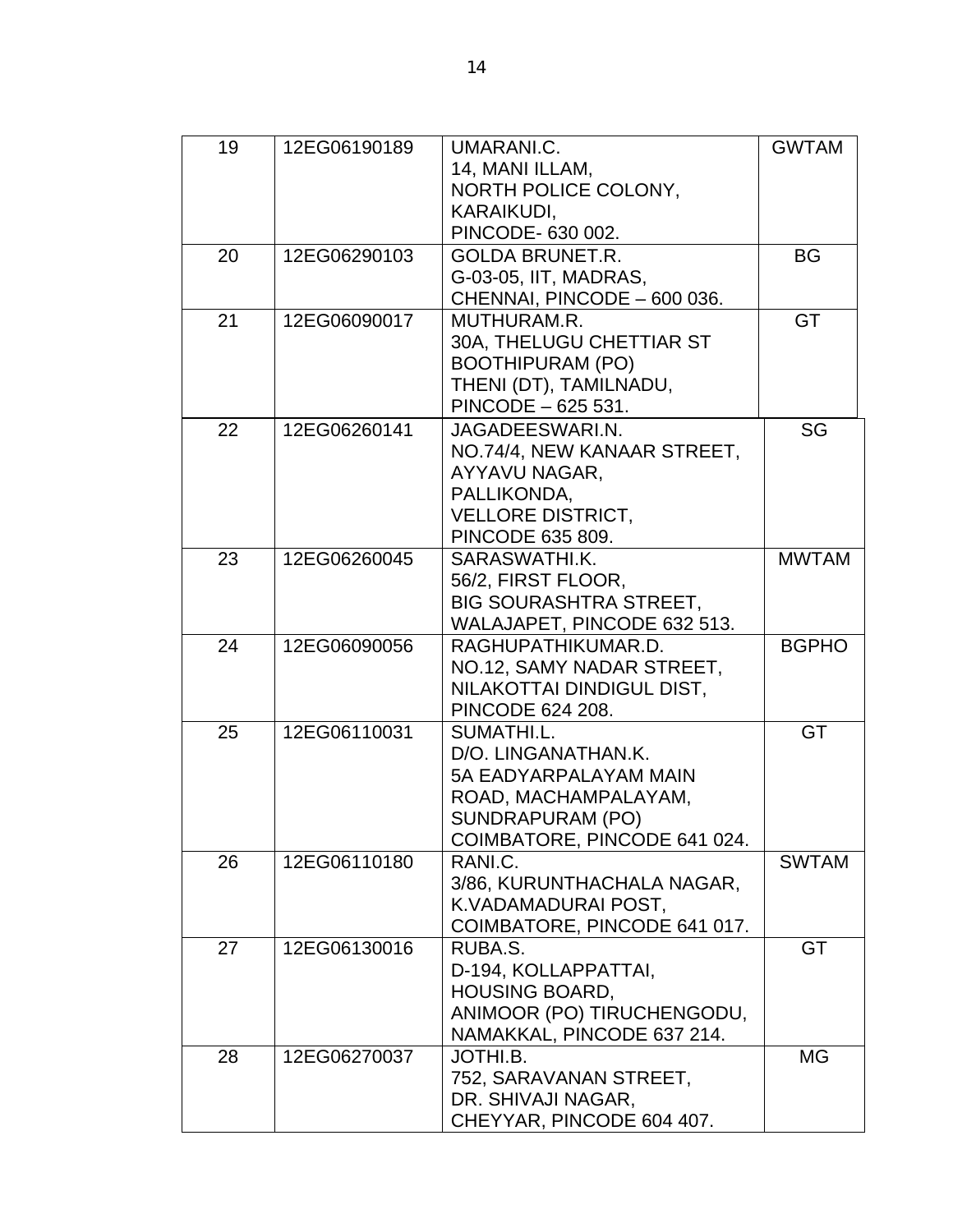## (7) PRODUCTION ENGINEERING

| SL.NO. | <b>ROLL NO</b> | NAME & ADDRESS                                                                                                                      | <b>TURN</b> |
|--------|----------------|-------------------------------------------------------------------------------------------------------------------------------------|-------------|
| 1      | 12EG07220001   | SASIKUMAR.A.<br>7, SUNDHARAM PILLAI<br>NAGAR,<br>KARANTHAI,<br>THANJAVUR (DT)<br>TAMIL NADU,<br>PINCODE 613 002.                    | GT          |
| 2      | 12EG07260003   | VIJAYA RAJA RAGAVAN.G.<br>857, NATHAMETTU<br>STREET,<br>KANGEYANALLORE,<br>VELLORE,<br>PINCODE- 632 006.                            | <b>SCAW</b> |
| 3      | 12EG07290001   | AJAYMANIKANDAN.N.<br>NO.18, FIFTH STREET,<br><b>SRIRAM NAGAR,</b><br><b>TARAMANI POST,</b><br>ADYAR, CHENNAI,<br>PINCODE - 600 113. | MG          |
| 4      | 12EG07230001   | KUMAR.S.<br>13, KALYANA<br>SUNDARANAR ST,<br>ANANDHA NAGAR,<br>KADIRKAMAM,<br>PUDUCHERRY,<br>PINCODE 605 009.                       | <b>BG</b>   |
| 5      | 12EG07120002   | ILAMATHI.P.<br>8/1150-F, EB COLONY,<br>LAKSHMI NAGAR, VASAVI<br>COLLEGE POST, ERODE,<br>PINCODE - 638 316.                          | <b>GW</b>   |
| 6      | 12EG07020001   | SANKAR KUMAR.M.<br>M-129, STAGE -III,<br>TNHB COLONY, V.M.<br>CHATHIRAM,<br>TIRUVELVELI,<br>PINCODE - 627 011.                      | SG          |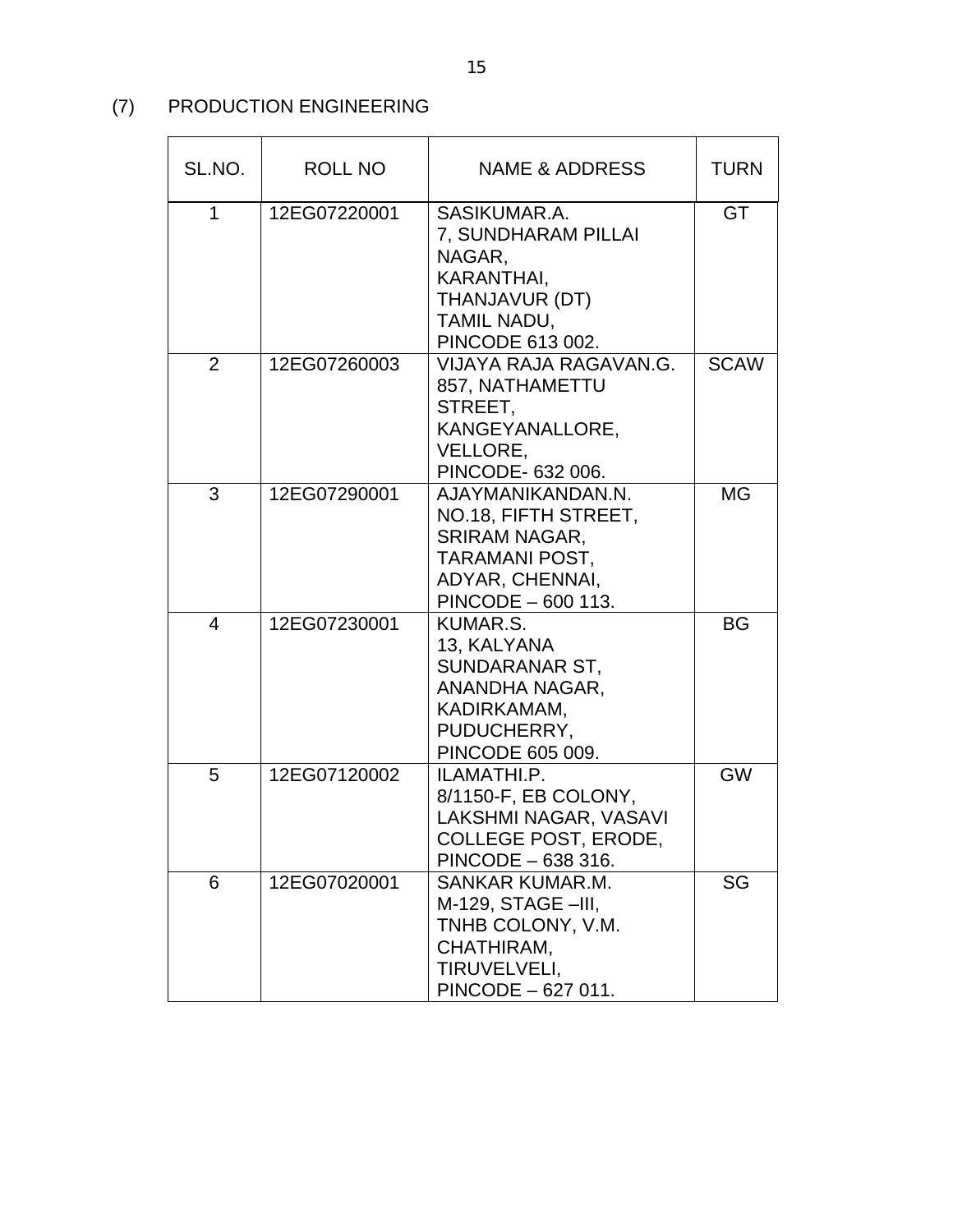## (8) METALLURGY

| SL.NO.         | <b>ROLL NO</b> | <b>NAME &amp; ADDRESS</b>                                                                                                                  | <b>TURN</b>  |
|----------------|----------------|--------------------------------------------------------------------------------------------------------------------------------------------|--------------|
| $\mathbf{1}$   | 12EG08110002   | ANANDAVEL.B.<br>19, SARVODAYA QUARTERS,<br>PEELAMEDU, COIMBATORE<br>PINCODE 641 004.                                                       | <b>GTPHO</b> |
| 2              | 12EG08130006   | DEEPAK KUMAR.M.<br>1/263, ROYAL NAGAR,<br><b>OLD QUARTERS,</b><br><b>COLLECTORATE POST,</b><br><b>DHARMAPURI</b><br><b>PINCODE 636 705</b> | <b>SCAW</b>  |
| 3              | 12EG08190002   | THILAGA.T.<br>NO. 14, 3 <sup>RD</sup> STREET,<br>RANGA NIVAS, VIGNESH<br>NAGAR.<br><b>KATTUR, TRICHY</b><br><b>PINCODE 620 019</b>         | <b>MG</b>    |
| $\overline{4}$ | 12EG08290001   | KARTHIK.V.<br>4/113, CHETTIYAR<br>KUTHAGAI,<br>AYAKKARANBULAM-2<br><b>VEDARANYAM TALUK</b><br><b>PINCODE 614 707</b>                       | <b>BG</b>    |
| 5              | 12EG08130008   | DHANALAKSHMI.S.<br>39/18, NO. 1, ARUMUGA<br>PILLAYAR KOIL STREET,<br><b>GUGAI, SALEM</b><br><b>PINCODE 636 006</b>                         | <b>GW</b>    |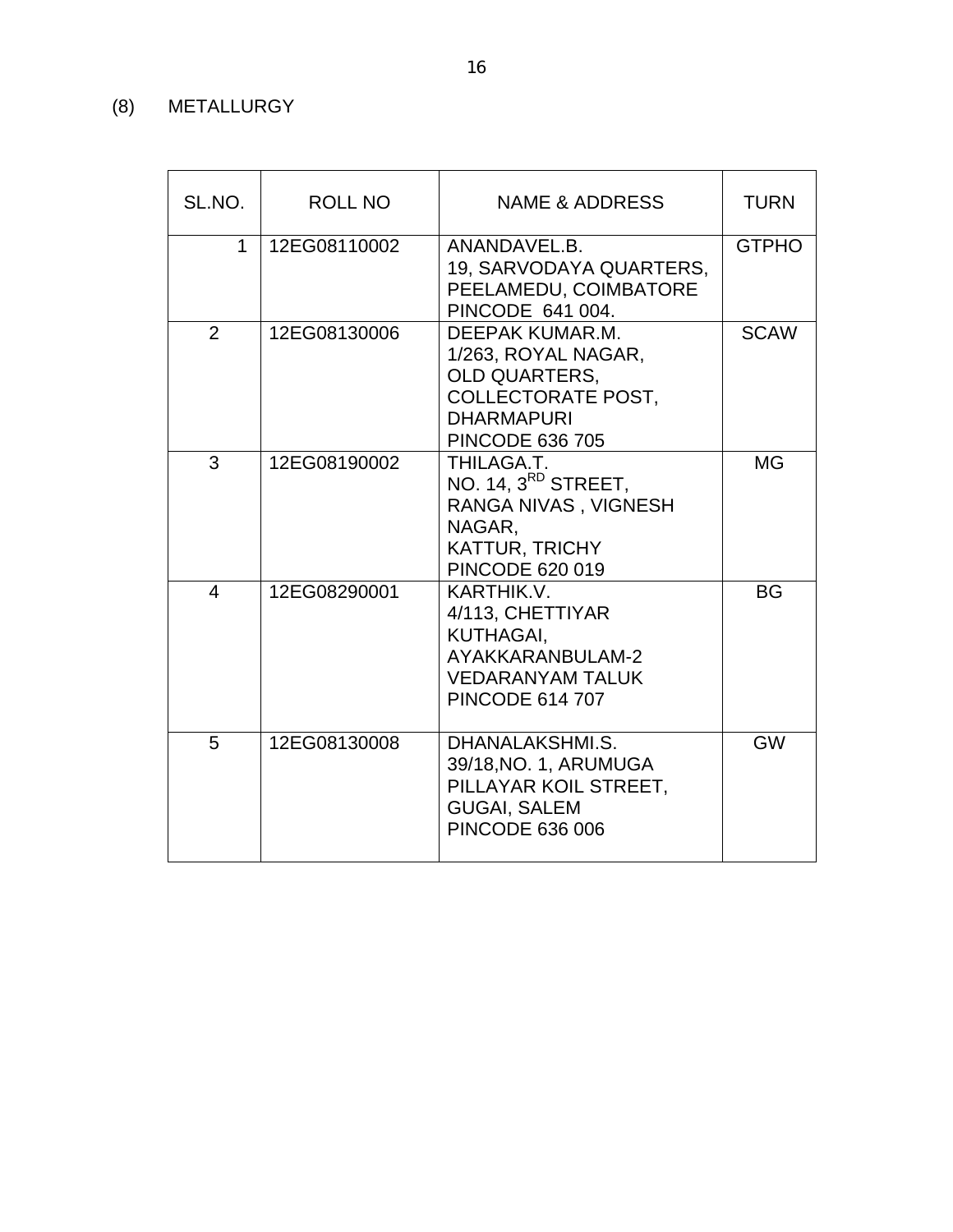## (9) INFORMATION TECHNOLOGY

| SL.NO. | ROLL NO      | NAME & ADDRESS                                                                                                                                                        | <b>TURN</b> |
|--------|--------------|-----------------------------------------------------------------------------------------------------------------------------------------------------------------------|-------------|
| 1      | 12EG09290062 | DEVI.R.<br>PLOT 22, FLAT -32, QUEEN<br>SRINIVASA APARTMENTS,<br>PUNIYAKOTTI NAGAR,<br>THUNDALAM,<br>IYAPANTHAGAL, CHENNAI<br><b>PINCODE 600 077</b>                   | GT          |
| 2      | 12EG09260014 | ASWINI.C.<br>103, JINNU MUDALI STREET,<br><b>VIRUPATCHIPURAM, VELLORE</b><br>PINCODE 632 002                                                                          | <b>SCAW</b> |
| 3      | 12EG09240011 | SUGUNA.T.<br>NO. 1/4, PILLAIYAR KOIL<br>STREET,<br>DEVANAMPATTINAM, CUDDALO<br><b>RE</b><br>PINCODE 607 001                                                           | <b>MG</b>   |
| 4      | 12EG09010017 | <b>GLADSON OLIVER.S.</b><br>7/35, KADUVETTI,<br>MULAGUMOODU P.O,<br>KANYAKUMARI DISTRICT,<br><b>PINCODE 629 167</b>                                                   | <b>BG</b>   |
| 5      | 12EG09080008 | JEYANTHI.M.<br>14, 70 C3, KAMARAJAPURAM<br><b>SECOND STREET,</b><br>THIRUMANGALAM,<br><b>MADURAI DISTRICT</b><br><b>PINCODE 625 706</b>                               | <b>GW</b>   |
| 6      | 12EG09080011 | KALIDASS.J.<br>46 A DEIVAKANNI STREET,<br>ANUPPANADI, MADURAI<br>PINCODE 625 009                                                                                      | SG          |
| 7      | 12EG09110067 | MALAVIKA.R.<br>NO:2-113 A<br>RAKKIAPPAN MESS STREET<br>CHINNIYAMPALAYAM,<br><b>COIMBATORE</b><br><b>PINCODE 641 062</b>                                               | <b>MW</b>   |
| 8      | 12EG09020008 | BLESSY QUEEN MARY.M.<br>W/O S.G. SAM STANLEY,<br>55/578, 23 <sup>rd</sup> STREET,<br>SHANTHI NAGAR,<br>PALAYAMKOTTAI,<br><b>TIRUNELVELI</b><br><b>PINCODE 627 002</b> | <b>BW</b>   |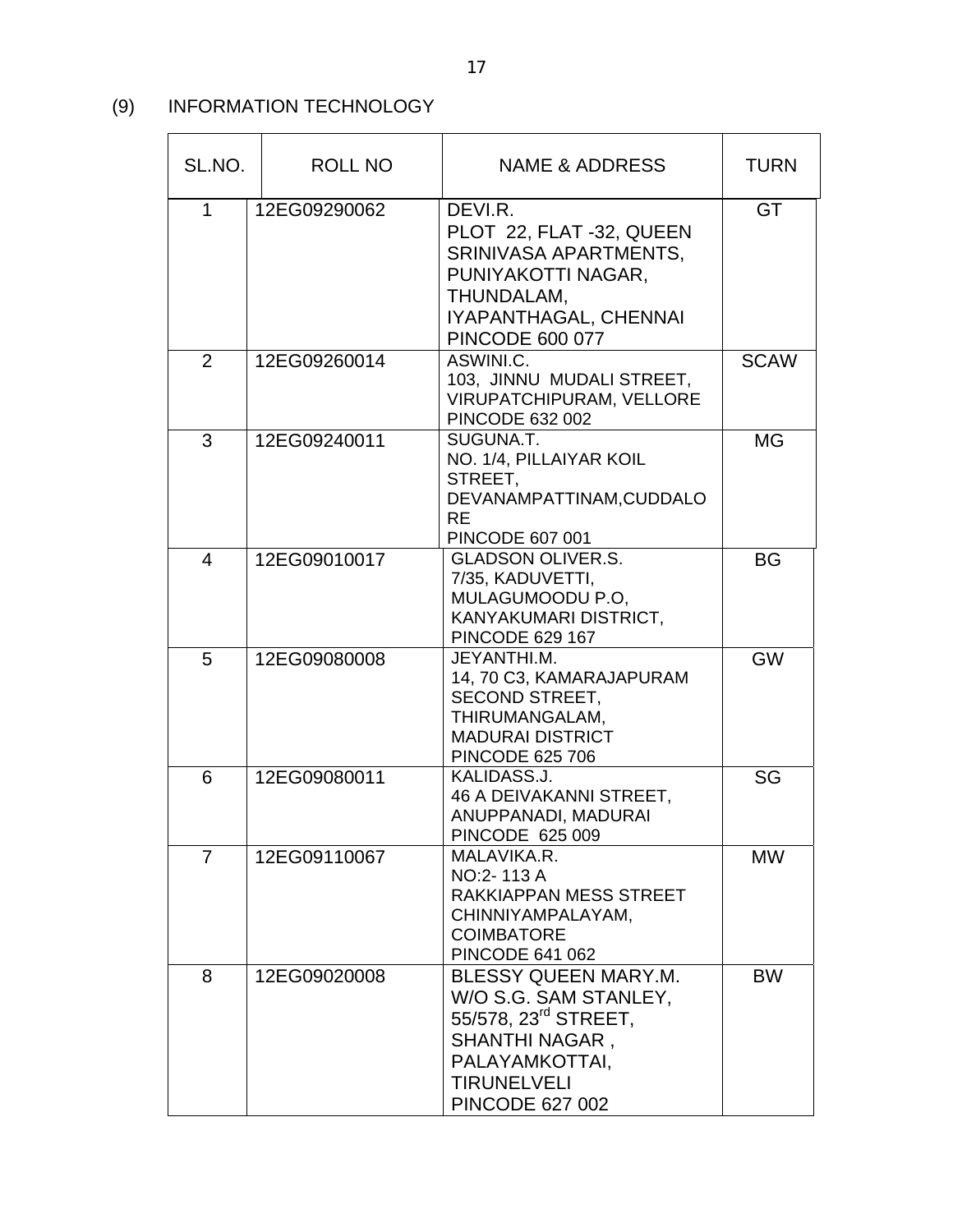(10) INDUSTRIAL BIO-TECHNOLOGY

| SL.NO.         | <b>ROLL NO</b> | <b>NAME &amp; ADDRESS</b>                                                                                                                            | <b>TURN</b> |
|----------------|----------------|------------------------------------------------------------------------------------------------------------------------------------------------------|-------------|
| 1              | 12EG10080012   | KARTHIK.V.<br>305 P, VISHNU NAGAR,<br>K.R. NAGAR (POST)<br><b>RAJAPALAYAM</b><br><b>PINCODE 626 108</b>                                              | GT          |
| $\overline{2}$ | 12EG10130008   | MALARVIZHI.T.<br>1/250 W, AVS NAGAR,<br><b>COLLECTORATE</b><br>POST, DHARMAPURI<br><b>PINCODE 636 705</b>                                            | <b>SCAW</b> |
| 3              | 12EG10290133   | ARUN BASKARAN.J.<br>5G, BARATH GANGA<br>APARTMENTS,<br>MAHALAKSHMI NAGAR, 4TH<br><b>CROSS STREET,</b><br><b>ADAMBAKKAM</b><br>PINCODE 600 088        | <b>MG</b>   |
| 4              | 12EG10110023   | SELVAPRIYA.K.<br>403, SPRINGFIELD<br>APARTMENT,<br><b>NEW RAM NAGAR</b><br><b>EXTENSION</b><br>P N PUTUR POST, KOVAI<br><b>PINCODE 641 041</b>       | <b>BG</b>   |
| 5              | 12EG10110005   | SARANYA.P.<br>5/332, RAJA NAGAR,<br>KARAIKADU THOTTAM,<br>KAIKATTI PUDUR (PO)<br><b>AVINASHI PINCODE 641 654</b>                                     | <b>GW</b>   |
| 6              | 12EG10290140   | SHARMILA.G.<br><b>NEW NO 12, OLD NO 26</b><br><b>VISHVESHWARA IYER</b><br>STREET.<br>SRINIVASAPURAM,<br>GUDDUVANCHERRY,<br>CHENNAI PINCODE 603 202   | SG          |
| 7              | 12EG10020002   | ANGELINE KIRUBA.D.<br>"JESUS ABIDES", 644 "B"<br>15 <sup>TH</sup> SOUTH STREET,<br>THIAGARAJA NAGAR,<br><b>TIRUNELVELI</b><br><b>PINCODE 627 011</b> | <b>MW</b>   |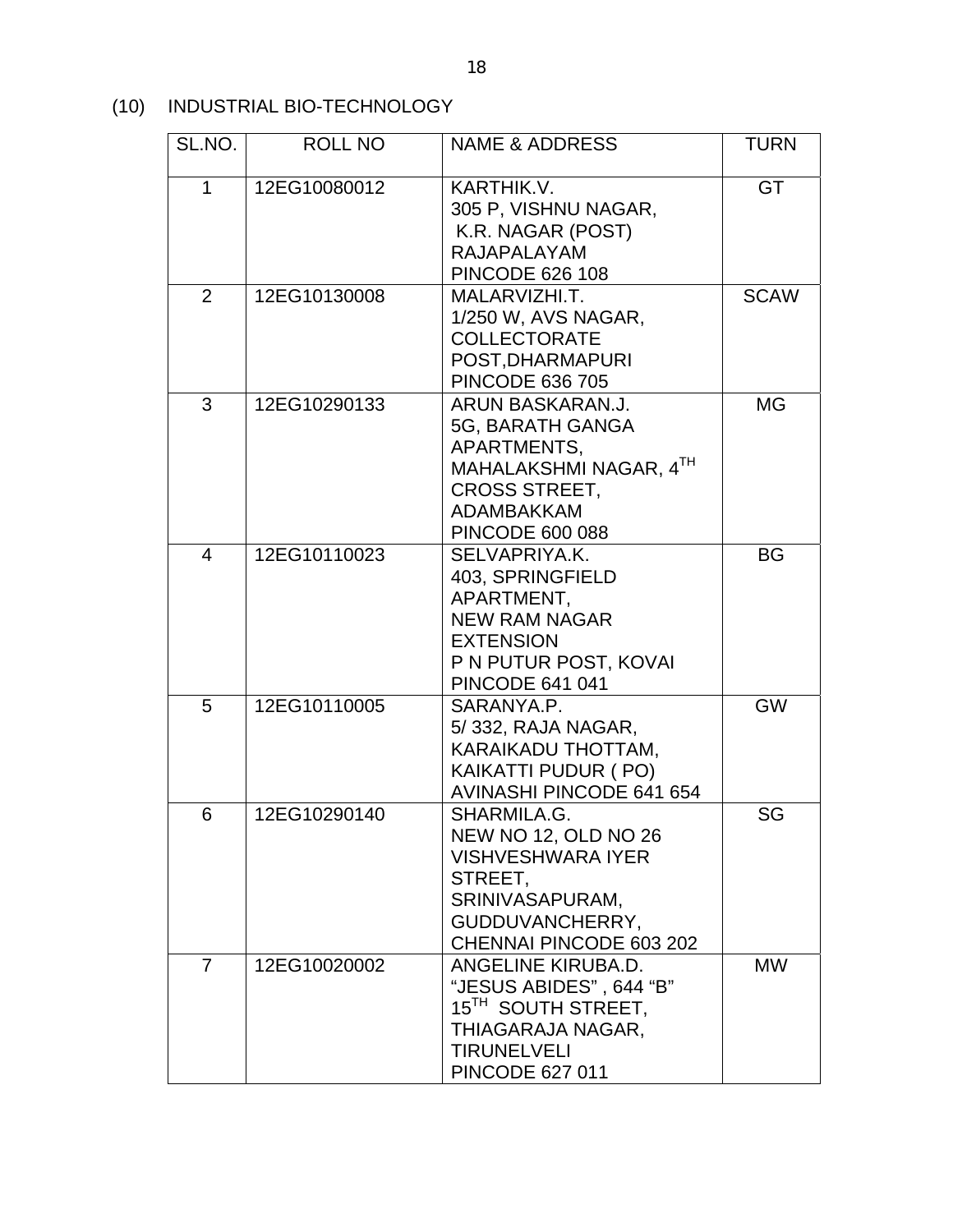| 8  | 12EG10110028 | NITHYA.R.                      | <b>BWPHO</b> |
|----|--------------|--------------------------------|--------------|
|    |              | NO. 58, SENGALIAPPA            |              |
|    |              | NAGAR, PEELAMEDU,              |              |
|    |              | <b>COIMBATORE</b>              |              |
|    |              | <b>PINCODE 641 004</b>         |              |
| 9  | 12EG10110030 | THIRUNAVUKKARASU.A.            | GT           |
|    |              | NO. 58, SENGALIAPPA            |              |
|    |              | NAGAR,                         |              |
|    |              | PEELAMEDU, COIMBATORE          |              |
|    |              | <b>PINCODE 641 004</b>         |              |
| 10 | 12EG10110009 | ANNU.A.                        | <b>BG</b>    |
|    |              | 5/58, NGO COLONY               |              |
|    |              | <b>DINDIGUL</b>                |              |
|    |              | <b>PINCODE 624 005</b>         |              |
| 11 | 12EG10290135 | MUTHUKUMARAN.C.                | GT           |
|    |              | NEW NO 12, OLD NO 26           |              |
|    |              | <b>VISHVESHWARA IYER</b>       |              |
|    |              | STREET,                        |              |
|    |              | SRINIVASAPURAM,                |              |
|    |              | GUDDUVANCHERRY,                |              |
|    |              | CHENNAI PINCODE 603 202        |              |
| 12 | 12EG10090007 | MADHUVANTHI.S.                 | <b>SW</b>    |
|    |              | "ADITHYA COTTAGE"              |              |
|    |              | $H-11(23) R.M.$                |              |
|    |              | COLONY, DINDIGUL               |              |
|    |              | <b>PINCODE 624 001</b>         |              |
| 13 | 12EG10270006 | RAJASEKAR.V.                   | <b>MG</b>    |
|    |              | PLOT NO 82, PADMAVATHY         |              |
|    |              | NAGAR, 2 <sup>ND</sup> STREET, |              |
|    |              | SELAIYUR (NEAR POONAM          |              |
|    |              | STORES), CHENNAI               |              |
|    |              | <b>PINCODE 600 073</b>         |              |
| 14 | 12EG10060009 | <b>MERCY NISHA PAULINE.J.</b>  | BG           |
|    |              | 100, VELAYUTHA NAGAR,          |              |
|    |              | AMBASAMUDRAM,                  |              |
|    |              | <b>TIRUNELVELI DISTRICT,</b>   |              |
|    |              | <b>PINCODE 627 401</b>         |              |
| 15 | 12EG10220008 | PRIYADHARSHINI.M.N.            | <b>BCMG</b>  |
|    |              | 123 A/7 ARAVINDH COLONY        |              |
|    |              | PERAVURANI, THANJAVUR          |              |
|    |              | DISTRICT,                      |              |
|    |              | <b>PINCODE 614 804</b>         |              |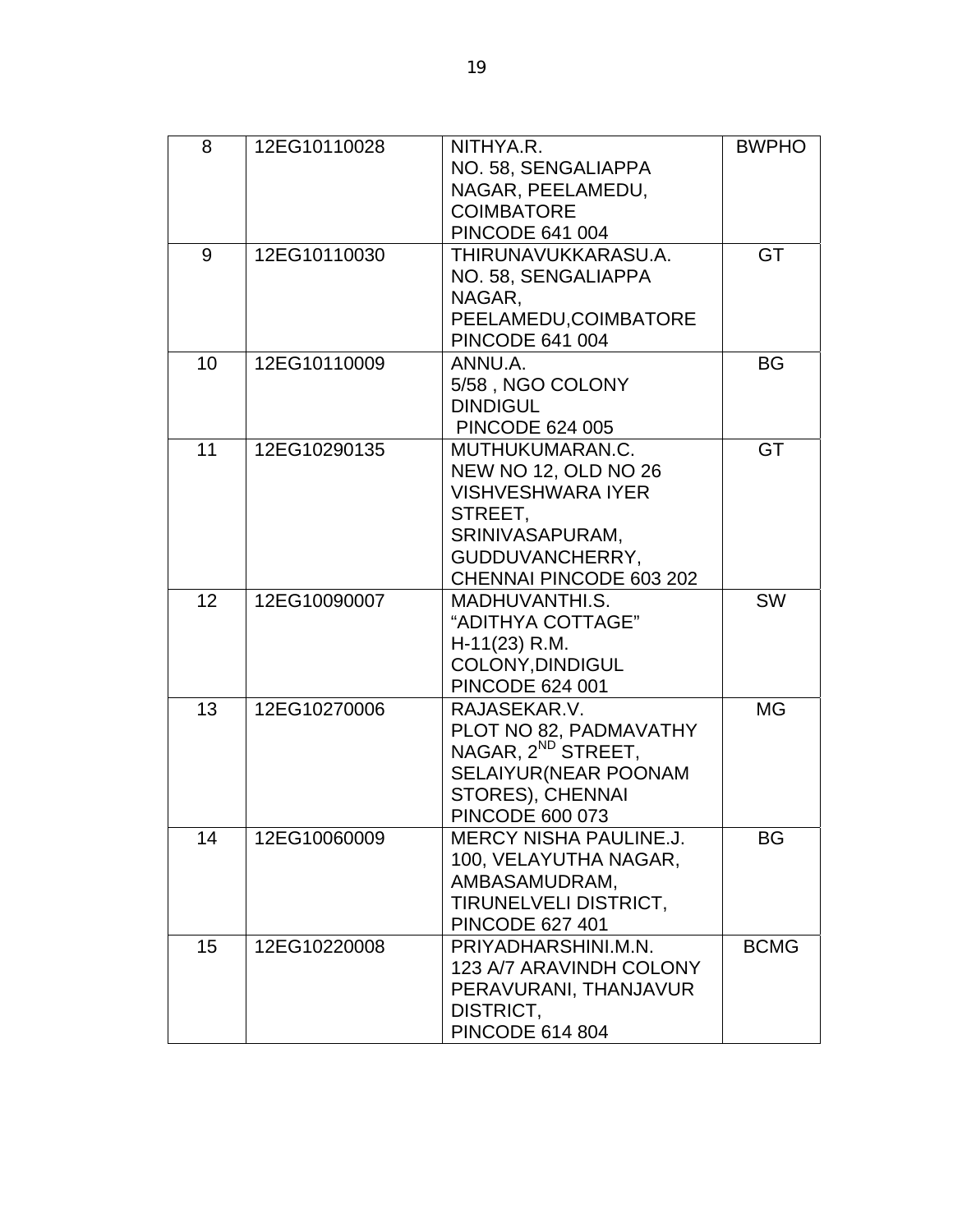### **NON ENGINEERING SUBJECTS**

(11) ENGLISH

| SL.NO.        | ROLL NO      | <b>NAME &amp; ADDRESS</b>                                                                                        | TURN        |
|---------------|--------------|------------------------------------------------------------------------------------------------------------------|-------------|
|               | 12EG11090002 | KARTHIKA DEVI.R.<br>21/7, MENDONZA COLONY,<br><b>MENGLES ROAD, NAGAL</b><br>NAGAR, DINDIGUL,<br>PINCODE 624 003. | GT          |
| $\mathcal{P}$ | 12EG11190004 | INDRA.J.E.<br>8, SUNDARAM PILLAI NAGAR,<br>KARANTHAI, THANJAVUR,<br>PINCODE 613 002.                             | <b>SCAW</b> |

## (12) MATHEMATICS

|   | SL.NO.   ROLL NO | <b>NAME &amp; ADDRESS</b>                                                                                                    | <b>TURN</b> |
|---|------------------|------------------------------------------------------------------------------------------------------------------------------|-------------|
|   | 12EG12060006     | DURAIKANNAN.J.<br>2/2230-A, VEMBAKKOTTAI<br>ROAD, NEAR.NSR SHOPPING<br>CENTRE, SIVAKASI,<br>PINCODE - 626 123.               | GT          |
| 2 | 12EG12290012     | SOWNDRARAJAN.S.<br>D.NO.6/33, SUNDAKKAM<br>PALAVAM, VIL.<br>KEELCATHAMPUR-POST,<br>NAMAKKAL (TK) & (DT)<br>PINCODE- 637 207. | <b>SCAW</b> |

# (13) PHYSICS

| SL.NO. | ROLL NO      | NAME & ADDRESS                                                                                             | <b>TURN</b> |
|--------|--------------|------------------------------------------------------------------------------------------------------------|-------------|
|        | 12EG13220004 | PONMUDI.S.<br>C 40/5, HOUSING UNIT,<br>PAVITHRAMANICKAM,<br>THIRUVARUR,<br>PINCODE 610 051.                | GT          |
| 2      | 12EG13290015 | SUGANTHI.G.<br>2/10, SAKTHI ILLAM,<br>49TH STREET, MUTHAMIZH<br>NAGAR, CHENNAI,<br><b>PINCODE 600 118.</b> | <b>SCAW</b> |